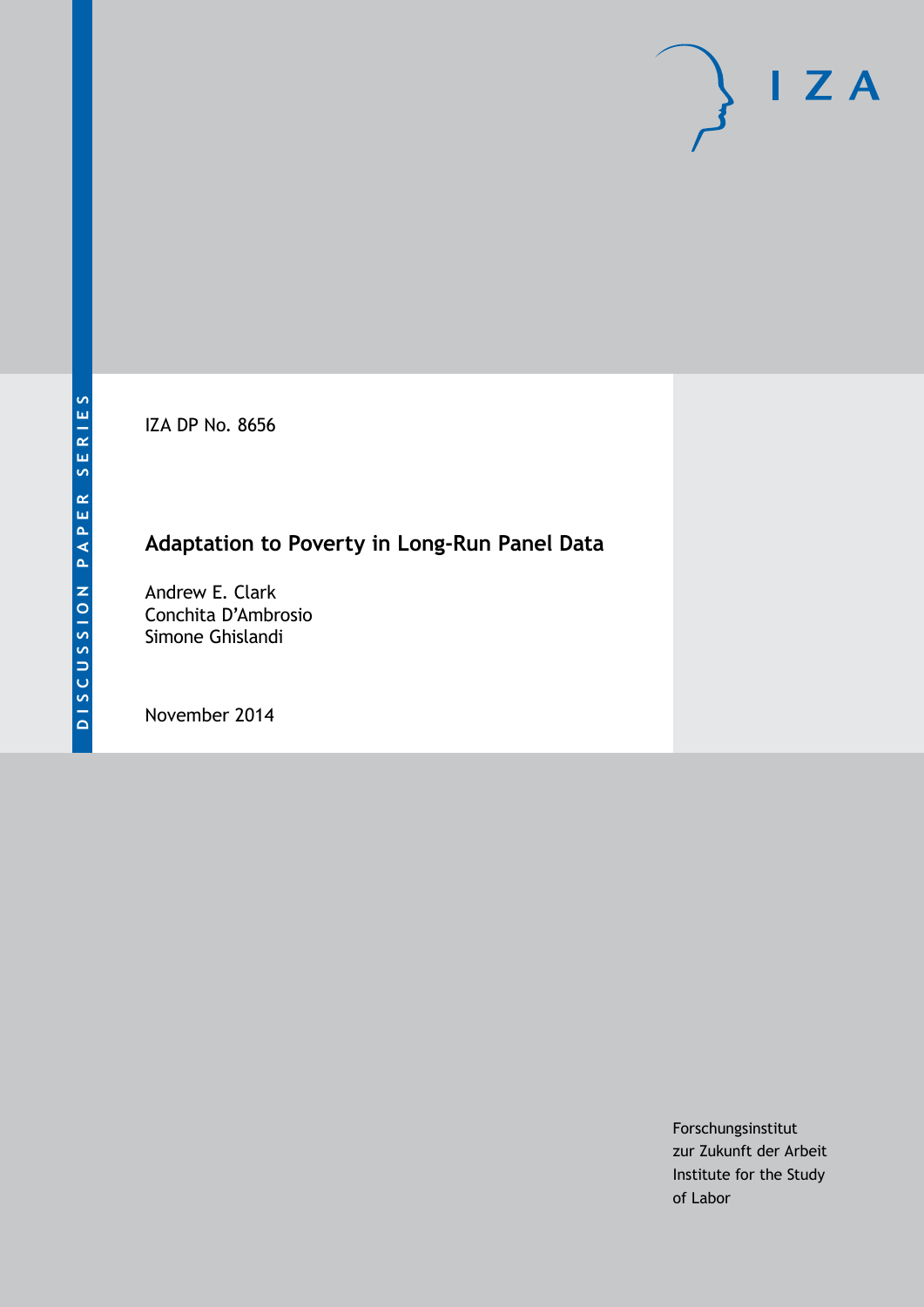# **Adaptation to Poverty in Long-Run Panel Data**

### **Andrew E. Clark**

*Paris School of Economics - CNRS and IZA*

### **Conchita D'Ambrosio**

*Université du Luxembourg*

### **Simone Ghislandi**

*Università Bocconi*

Discussion Paper No. 8656 November 2014

IZA

P.O. Box 7240 53072 Bonn **Germany** 

Phone: +49-228-3894-0 Fax: +49-228-3894-180 E-mail: [iza@iza.org](mailto:iza@iza.org)

Any opinions expressed here are those of the author(s) and not those of IZA. Research published in this series may include views on policy, but the institute itself takes no institutional policy positions. The IZA research network is committed to the IZA Guiding Principles of Research Integrity.

<span id="page-1-0"></span>The Institute for the Study of Labor (IZA) in Bonn is a local and virtual international research center and a place of communication between science, politics and business. IZA is an independent nonprofit organization supported by Deutsche Post Foundation. The center is associated with the University of Bonn and offers a stimulating research environment through its international network, workshops and conferences, data service, project support, research visits and doctoral program. IZA engages in (i) original and internationally competitive research in all fields of labor economics, (ii) development of policy concepts, and (iii) dissemination of research results and concepts to the interested public.

IZA Discussion Papers often represent preliminary work and are circulated to encourage discussion. Citation of such a paper should account for its provisional character. A revised version may be available directly from the author.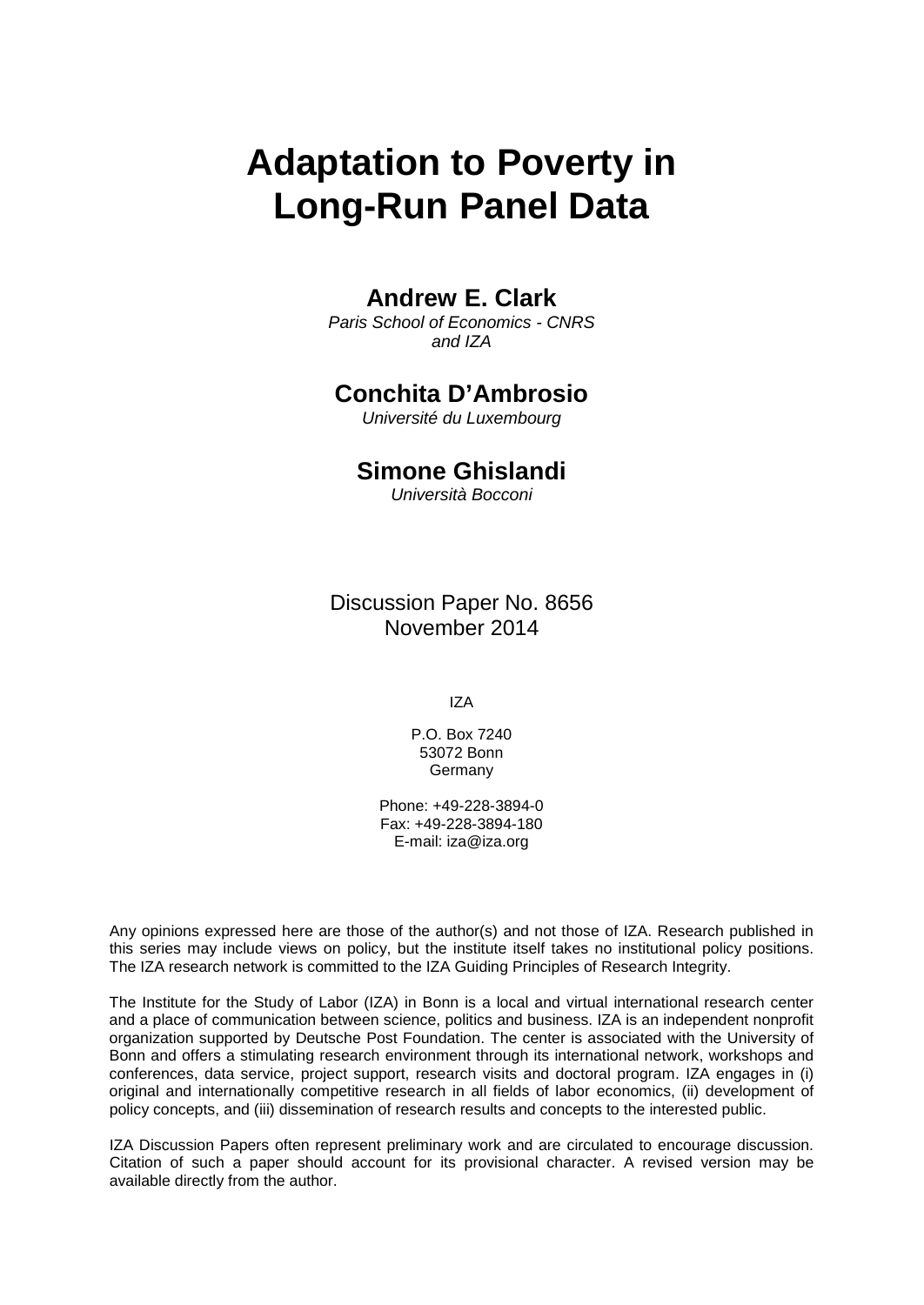IZA Discussion Paper No. 8656 November 2014

# **ABSTRACT**

# **Adaptation to Poverty in Long-Run Panel Data[\\*](#page-1-0)**

We consider the link between poverty and subjective well-being, and focus in particular on potential adaptation to poverty. We use panel data on almost 54,000 individuals living in Germany from 1985 to 2012 to show first that life satisfaction falls with both the incidence and intensity of contemporaneous poverty. We then reveal that there is little evidence of adaptation within a poverty spell: poverty starts bad and stays bad in terms of subjective wellbeing. We cannot identify any cause of poverty entry which explains the overall lack of poverty adaptation.

JEL Classification: 131, D60

Keywords: income, poverty, subjective well-being, adaptation, SOEP

Corresponding author:

Andrew E. Clark PSE, Ecole normale supérieure 48 Boulevard Jourdan 75014 Paris France E-mail: [Andrew.Clark@ens.fr](mailto:Andrew.Clark@ens.fr)

We are grateful to the Editor and three anonymous referees for careful and constructive comments. We also thank S. Anger, F. Devicienti, A. Fusco, M. Grabka, C. Graham, P. Krause, N. Pestel and seminar participants at CEPS INSTEAD, CORE, DIW Berlin, Duisburg-Essen, ECINEQ (Bari), Flinders, the Franco-Swedish Program in Philosophy and Economics Well-being and Preferences Workshop (Paris), Free University of Berlin, the Griffith University 2<sup>nd</sup> Workshop on Economic Development and Inequality (Brisbane), the Herbert Simon Society workshop on multidimensional subjective well-being (Turin), IARIW (Boston), IUSSP (Busan), Keio, Kingston, the LABEX OSE Rencontres d'Aussois, Luxembourg, Manchester, Osaka, Oslo, Paris-Dauphine, Potsdam, Queensland, Queensland University of Technology, the Society for Economic Measurement Conference (Chicago), SFI/KORA (Copenhagen), VID (Vienna) and the Well-being and Public Policy conference (Reading) for many valuable suggestions. The German data used in this paper were made available by the German Socio-Economic Panel Study (SOEP) at the German Institute for Economic Research (DIW), Berlin: see Wagner *et al.* (2007). Neither the original collectors of the data nor the Archive bear any responsibility for the analyses or interpretations presented here. Conchita D'Ambrosio gratefully acknowledges financial support from the Fonds National de la Recherche Luxembourg. This work was also supported by the French National Research Agency, through the program Investissements d'Avenir, ANR-10-LABX-93-01.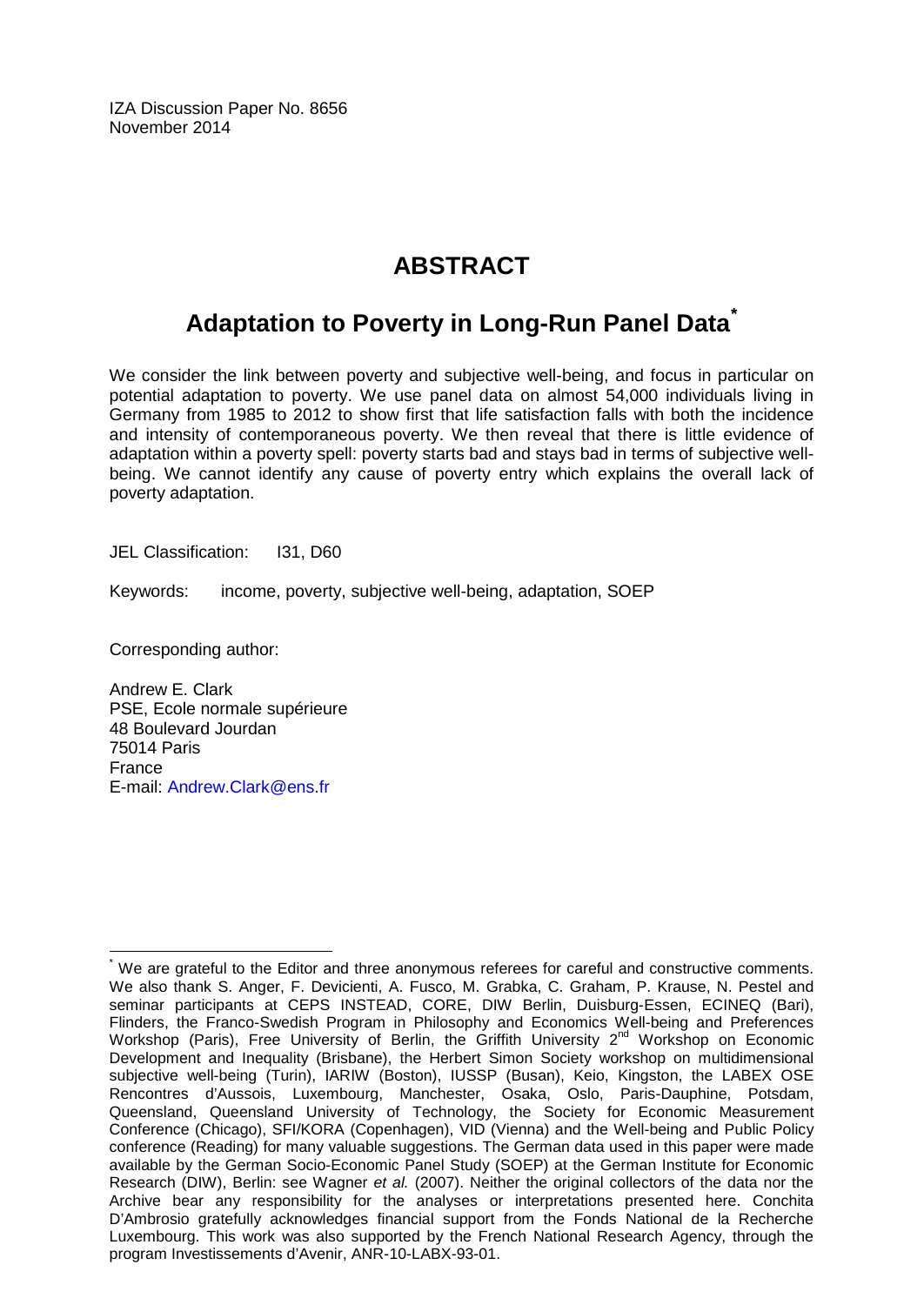#### **1. Introduction**

The relationship between an individual's income and their subjective well-being has been the focus of much empirical work, both within and across countries, and both at a single point in time and over time. This existing research has come to three main conclusions: *1)* within each country at a given point in time, richer people are more satisfied with their lives, with additional income increasing satisfaction at a decreasing rate; *2)* within each country over time, rising average income often does not substantially increase satisfaction with life; and *3)* across countries, on average, individuals living in richer countries are more satisfied with their lives than are those living in poorer countries (see, amongst many others, Blanchflower and Oswald, 2004, Clark *et al*., 2008*b*, Diener and Biswas-Diener, 2002, Diener *et al*., 2010, Di Tella and MacCulloch, 2006, Easterlin, 1995, Frey and Stutzer, 2002, and Senik, 2005).

The vast majority of the empirical research in the fast-growing field of subjective wellbeing research has been resolutely atemporal, with some measure of current well-being being correlated with the current levels of explanatory variables. This applies both to the analysis of income, and of other commonly-analysed correlates of well-being, such as marital or labourforce status. However, at the same time there is a common suspicion in Economics, and likely across Social Science in general, that the past matters: it is not only where you are now, but also how you got there. In this context, there has been particular interest in adaptation, whereby the evaluation of current situations may depend on the situations that have been experienced in the past.<sup>1</sup> A related theoretical literature in Economics has proposed models of habit-formation (Gorman, 1967, Pollak, 1970, and Spinnewyn, 1981, for example).

While it is possible to look for empirical evidence of adaptation via revealed preferences (either experimentally or using survey data, as in Hotz *et al*., 1988), recent work has appealed to subjective well-being data in this context. Here, well-being at time *t* is related to the individual explanatory variables measured not only at the same point in time, but also with respect to their

<sup>&</sup>lt;sup>1</sup> Adaptation is suggested by Kahneman and Tversky (1979) as one reason why evaluations of situations depend on changes relative to a reference situation, rather than absolute magnitudes: "*an object at a given temperature may be experienced as hot or cold to the touch depending on the temperature to which one has adapted. The same principle applies to non-sensory attributes such as health, prestige and wealth*" (p. 277).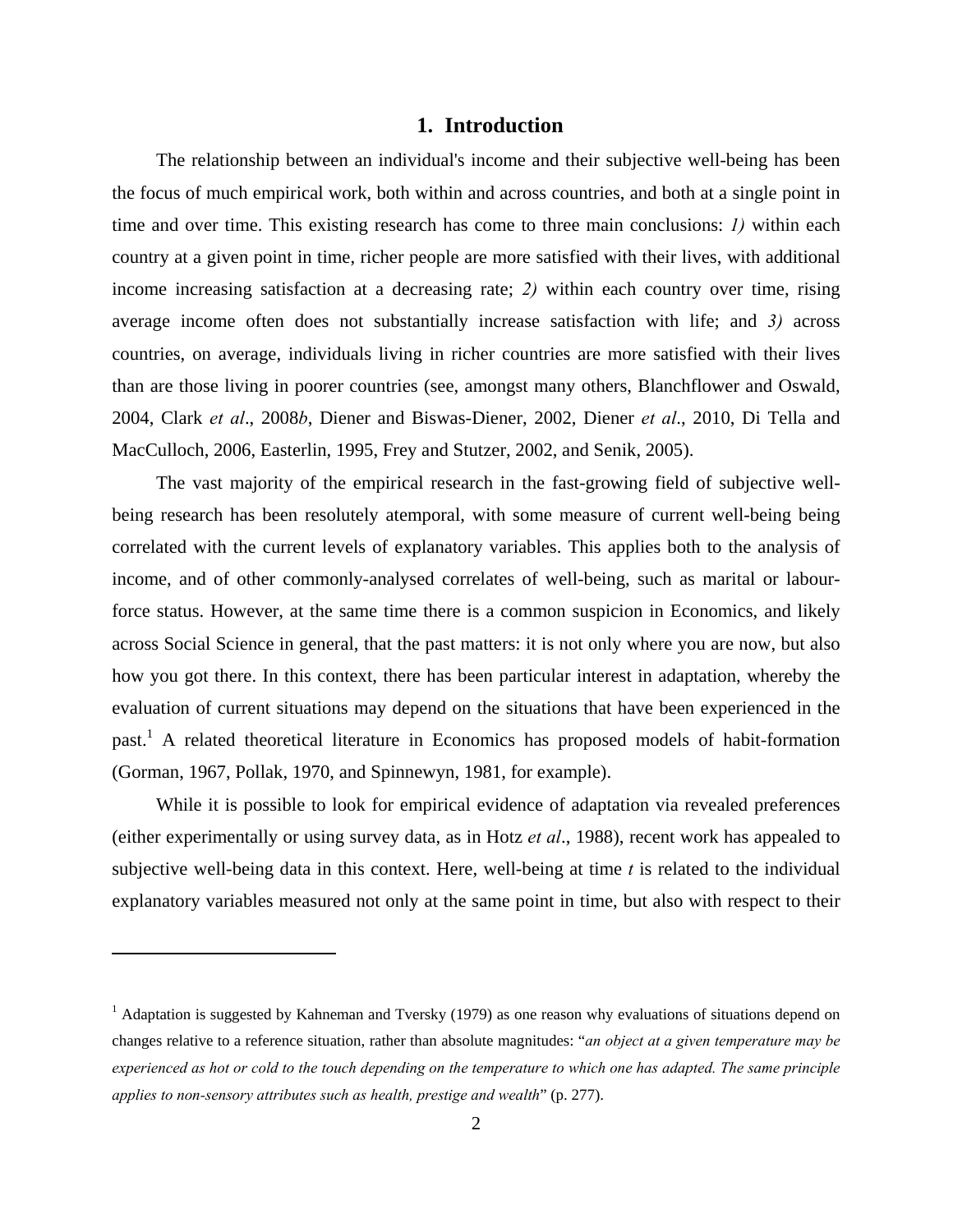past (or even future) values. As such, it is possible to trace out the profile of well-being around a particular event. This event could be a pay rise, a marriage, a divorce, migration, or the entry into unemployment, amongst others (see Clark *et al*., 2008*a*, Clark and Georgellis, 2013, Frijters *et al*., 2011, Nowok *et al*., 2013, and Oswald and Powdthavee, 2008). This literature has broadly concluded in favour of adaptation for many life events, but not for unemployment. In particular, Clark *et al*. (2008*a*) show that the duration of unemployment does not matter in well-being terms for those who are still currently unemployed.

Perhaps surprisingly, there has not been that much work on adaptation to income. Using the same SOEP data as we do, Di Tella *et al*. (2010) find complete adaptation to changes in income within four years (see also Di Tella and MacCulloch, 2010). This adaptation is found to be more salient for women, left-wingers and employees (as opposed to men, right-wingers and the self-employed). The role of income in explaining well-being is contrasted to that of professional status (matched in from the Standard International Occupational Prestige Scale, via the individual's occupation), for which no adaptation is found. An earlier contribution (Clark, 1999) suggests that adaptation to changes in labour income (while staying in the same job at the same firm) in British Household Panel Survey (BHPS) data occurs within one year.

These adaptation to income results can be proposed as one possible explanation of the Easterlin (1974) paradox (that average life satisfaction remains constant within a country despite consistent economic growth). $^{2}$ 

Both of the contributions cited above consider income as a continuous variable, and analyse all income changes. We here specifically rather focus on the event of entry into low income or poverty. This analysis of poverty as a state allows us to apply exactly the same empirical techniques as have been used to plot out any adaptation to divorce, marriage and unemployment (for example) in data from the SOEP (Clark *et al*., 2008*a*), the BHPS (Clark and Georgellis, 2013) and the Household Income and Labour Dynamics in Australia (HILDA) survey (Frijters *et al*., 2011).

We are interested in possible adaptation to low income or poverty for two reasons. First, because it has seemingly hitherto been neglected in the related empirical work.<sup>3</sup> Second, and at a

 $2^2$  See Clark (2014) for a survey.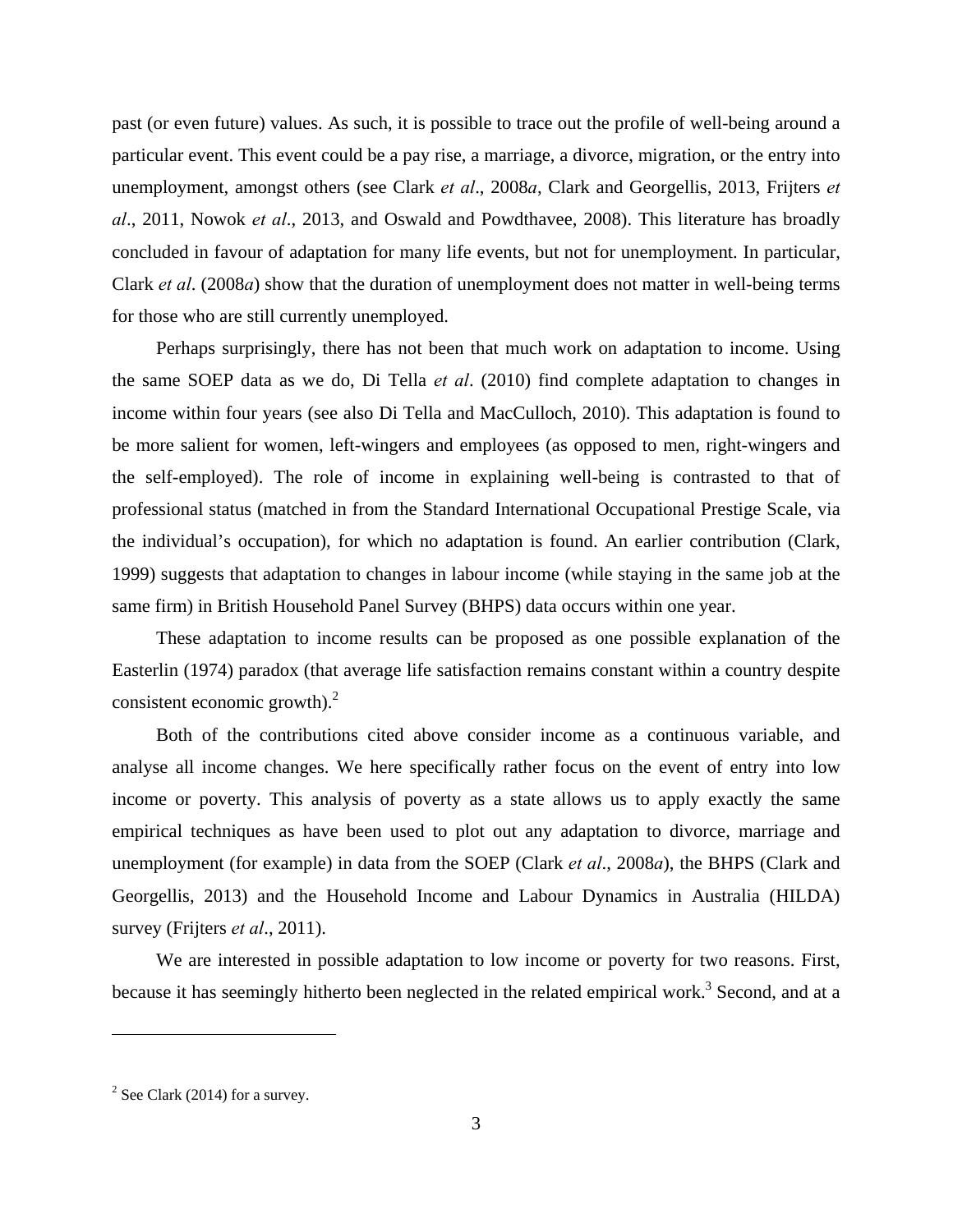far broader level, there is a vibrant ongoing debate about subjective well-being as a possible complementary measure of progress at the national level (a useful recent discussion appears in Fleurbaey and Blanchet, 2013). One mooted drawback to any such use is that self-reports may not adequately reflect the individual's true level of well-being. In particular, negative shocks may lead individuals to revise their understanding of the subjective response scale. If this process takes time we will then automatically see adaptation or bouncing back of well-being scores: however, this will not reflect what individuals actually feel.

In the specific context of poverty, Sen (1990, p. 45) writes "*A thoroughly deprived person,*  leading a very reduced life, might not appear to be badly off in terms of the mental metric of *utility, if the hardship is accepted with non-grumbling resignation. In situations of longstanding deprivation, the victims do not go on weeping all the time, and very often make great efforts to take pleasure in small mercies and cut down personal desires to modest — 'realistic' proportions. The person's deprivation then, may not at all show up in the metrics of pleasure, desire fulfillment, etc., even though he or she may be quite unable to be adequately nourished, decently clothed, minimally educated and so on*." This critique is sometimes referred to as that of the 'happy slave', whereby self-reports are an inadequate measure of real welfare.

Alternatively, it could be the case that subjective well-being scores are indeed good measures of individual welfare: movements in such scores over time will then reflect real phenomena. But finding evidence of real adaptation to poverty still raises a number of ethical concerns, especially among development specialists: if there is adaptation to (low) income then we should arguably worry less about the poor and the deprived (for an extensive discussion, see Clark, 2009) and policy should put less emphasis on poverty eradication. The question here is of which measure to act upon: Does the report of an adequate level of subjective well-being mean that we should ignore individuals' objective difficulties?

<sup>&</sup>lt;sup>3</sup> Income movements into poverty are likely only a small minority of the income changes (which are both up and down) in Di Tella *et al*. (2010), so that their finding of overall adaptation to income changes does not tell us about adaptation to poverty. It can also be argued that we are particularly interested in the well-being experience of poverty for Rawlsian reasons, in that we would like to give a particular weight to the avoidance of misery.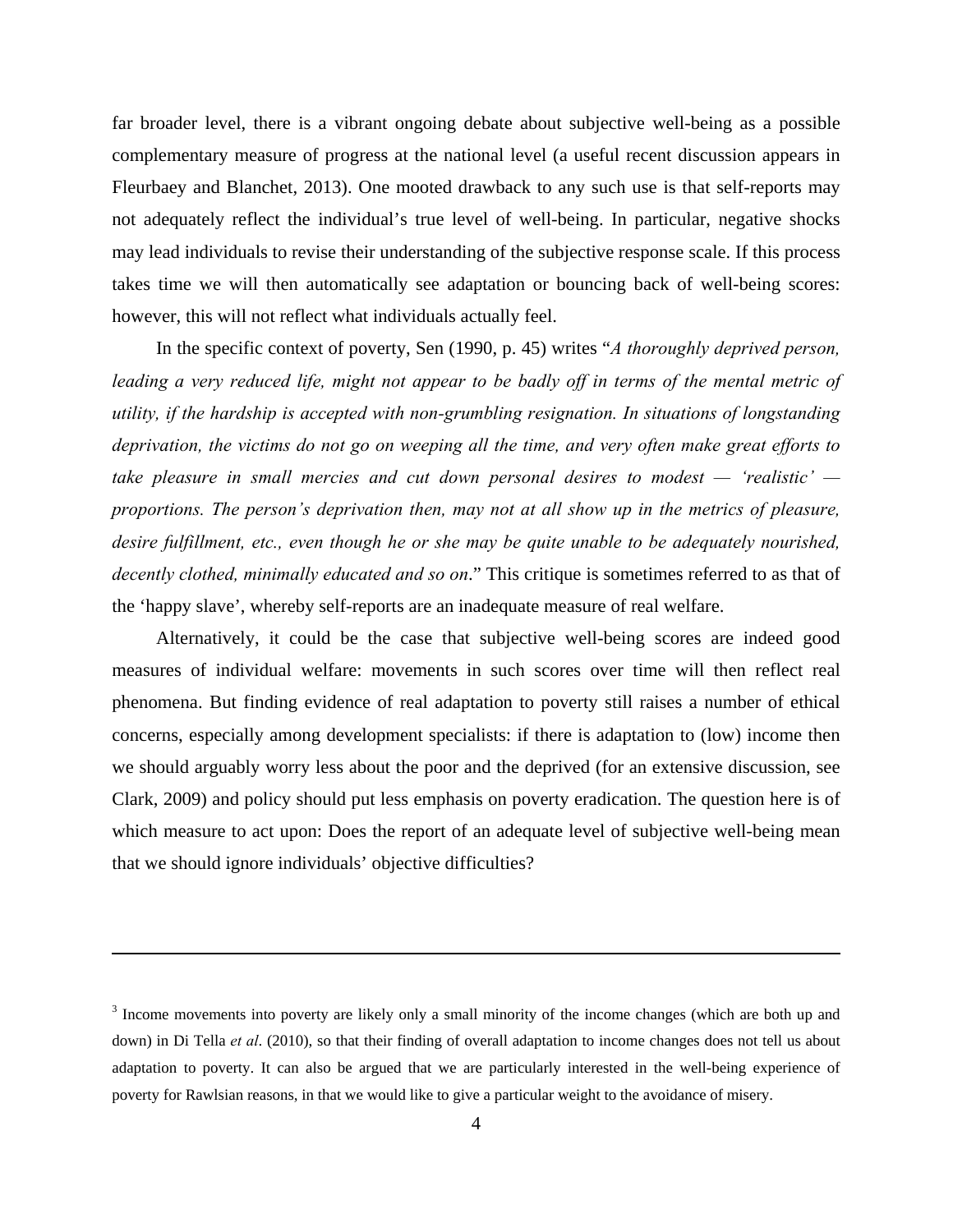This interest in adaptation to poverty has not been matched by empirical analysis: both of the issues outlined above (real adaptation to poverty and shifting response scales<sup>4</sup>) are moot if there is actually no empirical evidence of adaptation. We here fill this gap, using 28 years of large-scale panel data. We first show that, as might be expected given existing work on income and well-being, poverty *per se* is associated with lower life satisfaction. Regarding our main concern, adaptation, we find only little evidence that the poor say that, over time, they are satisfied with less. The (lack of) adaptation results are robust to various model specifications, and to concerns about selection into poverty length. The degree of adaptation depends to some extent on the reasons why people entered into poverty in the first place, although we cannot identify any common cause of poverty entry that would explain the overall lack of well-being adaptation in our data.

The remainder of the paper is organised as follows. Section 2 briefly reviews the question of poverty measurement and presents the SOEP panel data that we use. Section 3 then describes the results, and Section 4 concludes.

#### **2. Measuring poverty and Data**

 The seminal contribution to poverty measurement is Sen (1976), who distinguishes two fundamental issues: *(i)* identifying the poor in the population under consideration; and *(ii)* constructing an index of poverty using the available information on the poor.

The first problem has been dealt with in the literature by setting a poverty line and identifying as poor all individuals with incomes below this threshold. The way in which this poverty line is determined remains very much debated and differs considerably from one country to another (for an extensive survey see World Bank, 2005, Chapter 3). In this paper we follow the European Union approach, in which the poverty line equals 60% of the national median equivalent income. It is hard to know whether this is the "right" poverty line, and we carry out robustness checks to this extent below.

Regarding the second issue, the aggregation problem, many indices have been proposed which capture not only the fraction of the population which is poor or the incidence of poverty

1

<sup>&</sup>lt;sup>4</sup> These two phenomena correspond to what Kahneman (1999) calls the hedonic and satisfaction treadmills.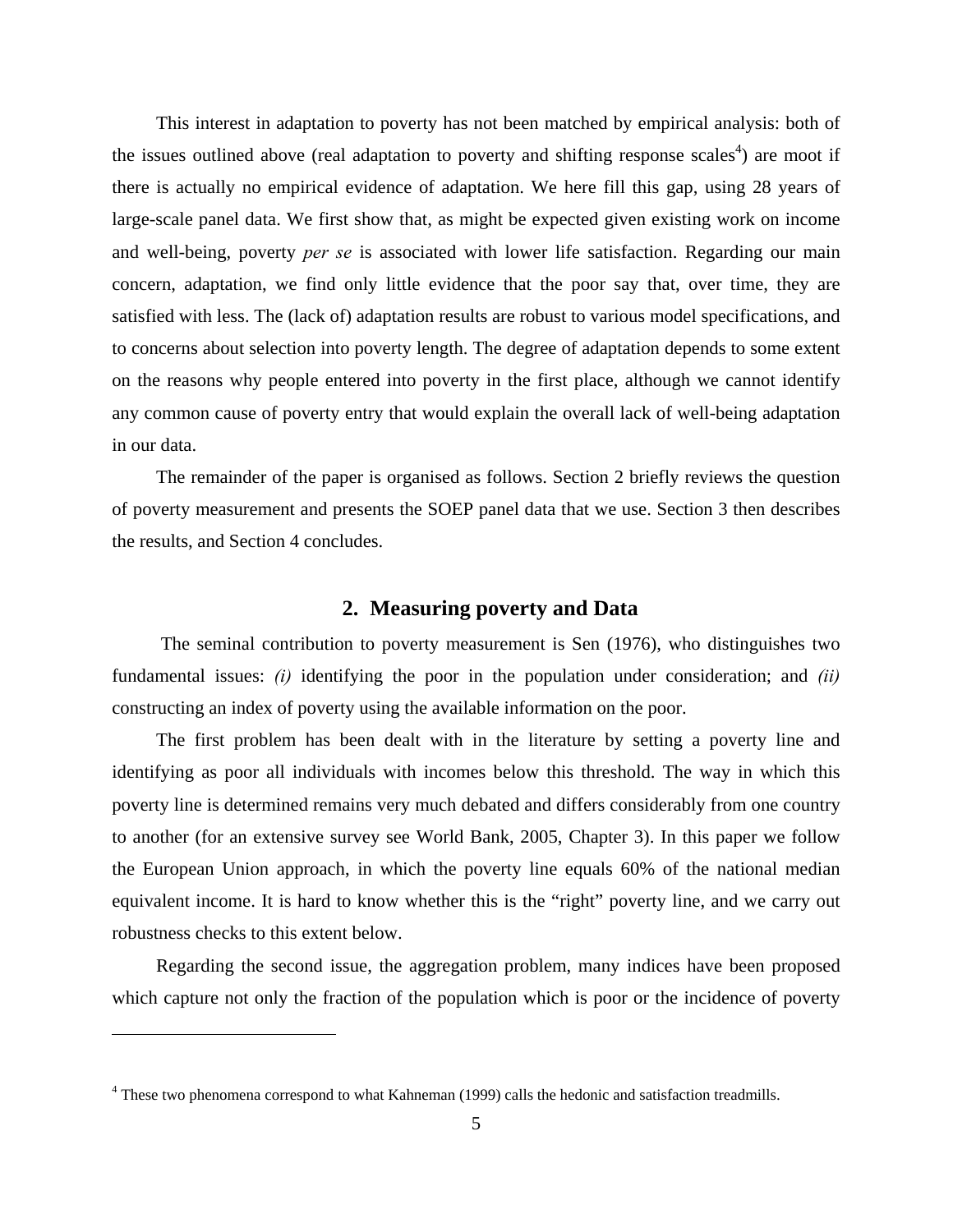(the headcount ratio), but also the extent of individual poverty and inequality amongst those who are poor.

Let  $x = (x_1, x_2, \dots, x_n)$  be the distribution of income among *n* individuals, where  $x_i \ge 0$  is the income of individual *i*. For expositional convenience we assume that the income distribution is non-decreasingly ranked, that is, for all *x*,  $x_1 \le x_2 \le ... \le x_n$ . We denote the poverty line by *z*. For any income distribution, x, individual *i* is said to be poor if  $x_i < z$ . The normalised deprivation of individual  $i$  who is poor with respect to  $z$  is given by their relative shortfall from the poverty line, i.e.

$$
d_i^{\alpha} = \left(\frac{z - x_i}{z}\right)^{\alpha} \tag{1}
$$

where  $\alpha \ge 0$  is a parameter. When  $\alpha = 0$ , the only dimension of poverty which counts is its incidence, as normalised deprivation is equal to one for all of the poor. When  $\alpha = 1$ , normalised deprivation also reflects the intensity of poverty, with a higher value of *d* being assigned to poorer individuals. The normalised deprivation score for the rich, those whose incomes (weakly) exceed *z*, is always set equal to zero.

The empirical analysis is carried out using one of the most extensively-used panel datasets in the literature on subjective well-being, the German Socio-Economic Panel (SOEP). The SOEP is an ongoing panel survey with yearly re-interviews (see http://www.diw.de/gsoep). The starting sample in 1984 was almost 6,000 households based on a random multi-stage sampling design. A sample of about 2,200 East German households was added in June 1990, half a year after the fall of the Berlin wall.<sup>5</sup> This gives a very good picture of the GDR society on the eve of the German currency, social and economic unification which took place on July  $1<sup>st</sup>$  1990. In 1994-95 an additional subsample of 500 immigrant households was included to capture the massive influx of immigrants since the late 1980s. An oversampling of rich households was added in 2002, improving the quality of inequality analyses, especially at the upper end of the distribution. Finally, in 1998, 2000, 2006 and 2011 four additional population representative random samples

 $<sup>5</sup>$  Household income for the East German sample is only available from 1992 onwards.</sup>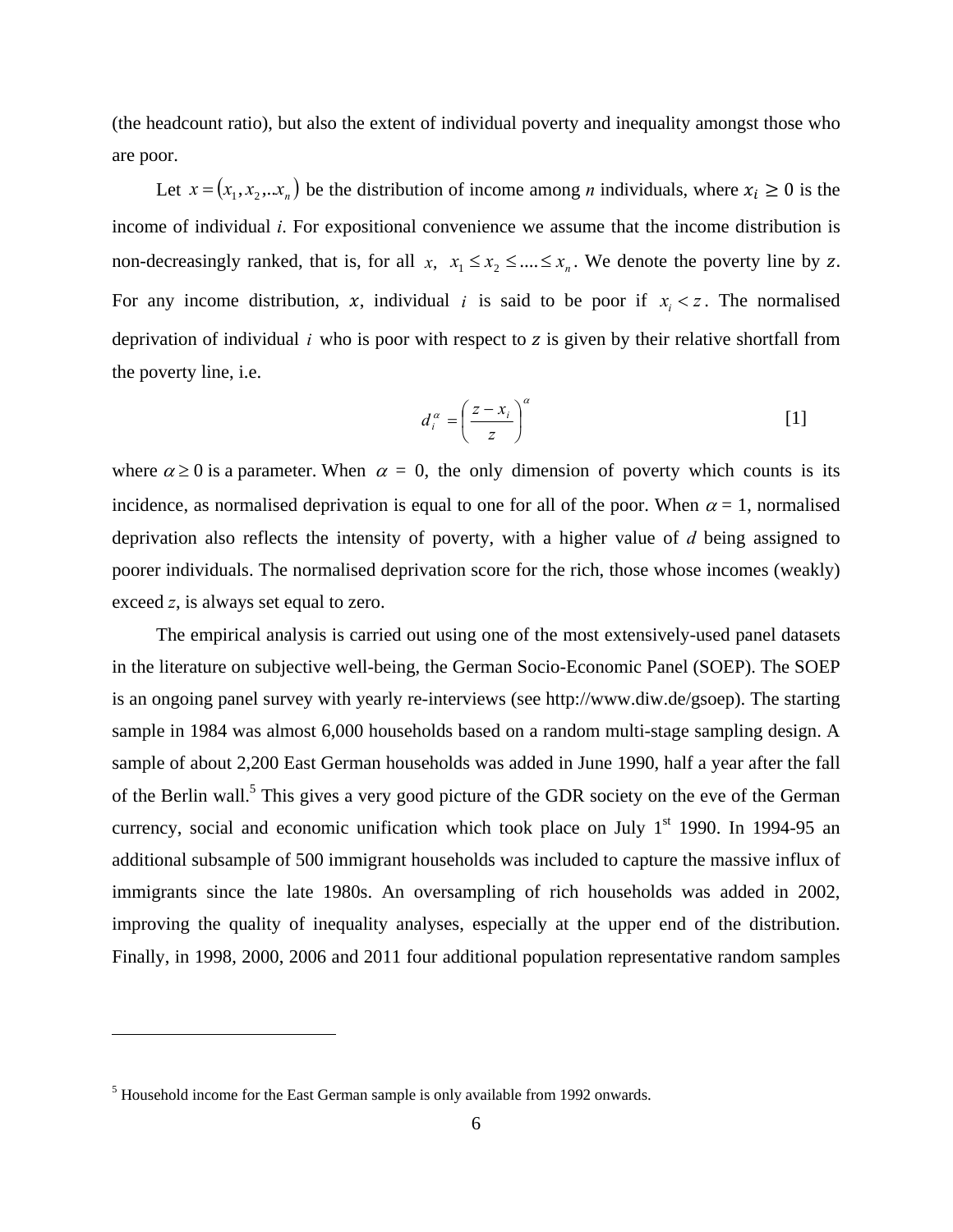were added, boosting the overall number of interviewed households in the 2011 survey year to about 12,300, covering approximately 21,000 individuals aged over 16.

We look at poverty and well-being over the period  $1985^6$  to 2012. The initial sample consists of all adult respondents with valid information on income and life satisfaction, leaving us with approximately 440,000 observations on about 54,000 individuals in West and (from 1992 onwards) East Germany.

We use annual equivalent household income, via an equivalence scale with an elasticity of 0.5 (i.e. the square root of household size). The poverty line per year is then set at 60% of the country-level median equivalent household income. An individual is poor if her equivalent income is below this value. The 60% income level is calculated from the SOEP using sampling weights, so that we are not affected by the over-sampling described above. Individuals in the SOEP are interviewed at the beginning of the year, and report income received in the previous year, so that income in the 2012 wave, say, refers to that received by the household in 2011. As we use household income to calculate poverty, we cluster all our standard errors at the household-wave level in the empirical analysis.

Our dependent well-being measure, life satisfaction, is measured on an 11-point scale. Subjects were asked the following question: *"In conclusion, we would like to ask you about your satisfaction with your life in general, please answer according to the following scale: 0 means completely dissatisfied and 10 means completely satisfied: How satisfied are you with your life, all things considered?"* The life satisfaction score for individual *i* in year *t* is denoted below by  $wb_{it}$ .

As in much of the well-being literature, we estimate fixed-effects regressions, allowing us to control for unobserved time-invariant individual characteristics and the potential different use of the underlying satisfaction scale across individuals. The general model is:

$$
wb_{it} = \alpha_i + \gamma_t + \beta C_{it} + \theta Pl_{it} + \epsilon_{it}
$$
\n[2]

<sup>&</sup>lt;sup>6</sup> We do not use the first 1984 wave, since the questions on capital and pension incomes were asked differently there.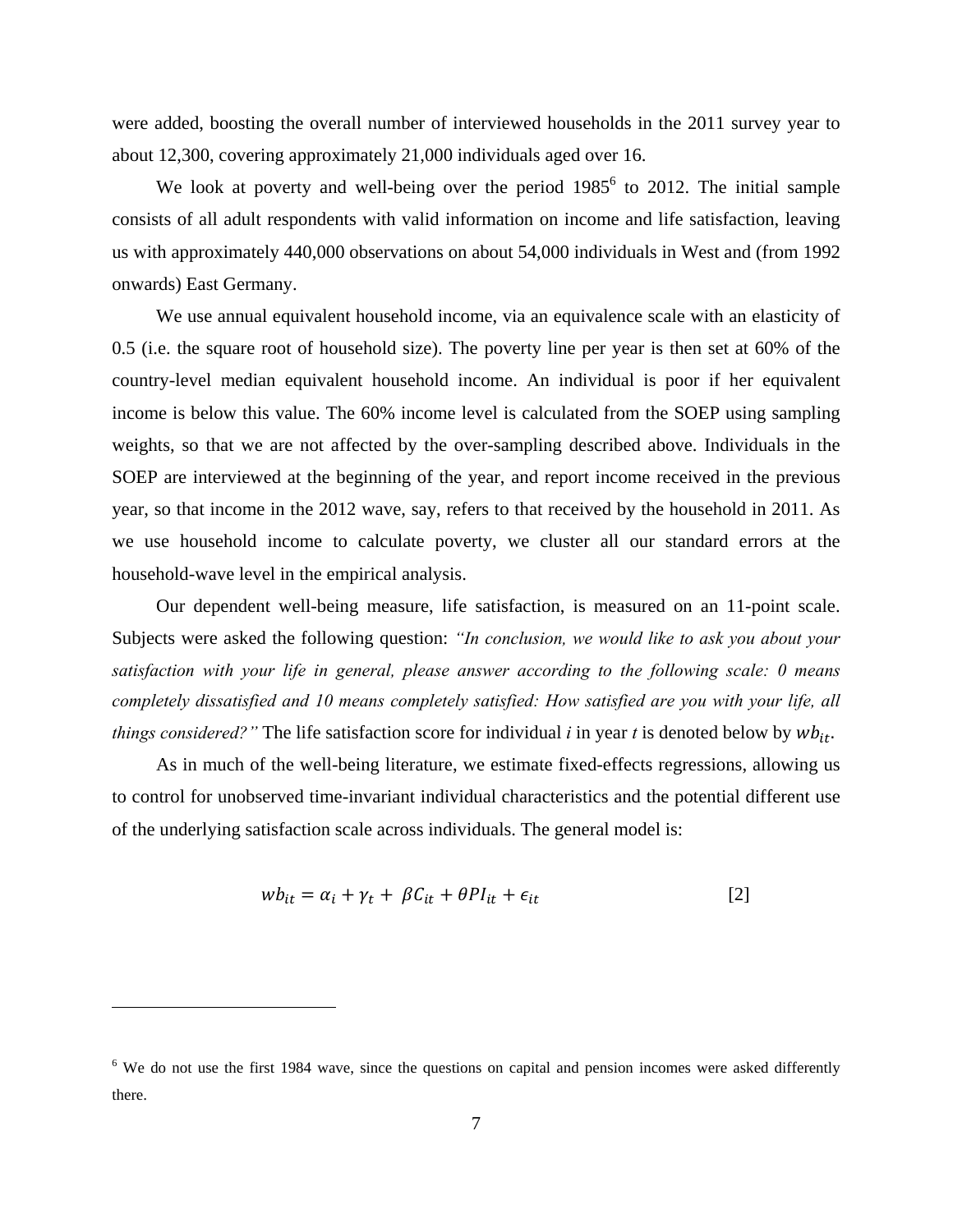where  $C_{it}$  is the set of time-varying individual covariates and  $PI_{it}$  is some poverty measure at the individual level. With the fixed effect in [2], the coefficients are identified off of within-subject variations. We use "within" fixed-effect linear regressions (as justified in Ferrer-i-Carbonell and Frijters, 2004).

The variables in  $C_{it}$  are age (eight age groups, from 16-20 to 80+ years old), marital status, labour-force status, residency in East or West Germany, education (high school, less than high school, and more than high school), number of children in the household and wave dummies. The individual fixed-effect captures all time-invariant variables, including sex and immigration status. The analysis is carried out both for the whole sample and then separately for men and women, inspired by work showing that adaptation to various life events differs by sex (see, for example, Clark *et al*., 2008*a*).

The descriptive statistics appear in Table 1. Our 438,000 observations correspond to almost 54,000 subjects, who are thus observed on average a little over 8 years each. The majority of observations are on individuals of working age, who are either married (64%) or single (22%), and with high-school education (59%) or a higher degree (18%). Six out of ten respondents were in work at the time of the survey. Around 12% of observations correspond to respondents whose equivalent income was below 60% of the yearly median household income that year: these are the observations corresponding to the poor in our empirical analysis.<sup>7</sup> The  $d<sup>1</sup>$  figure shows that individuals in poverty lived in households with equivalent household income that was on average 24% below the poverty line  $(-0.028/0.118)$ . The average value of our dependent variable, life satisfaction, is close to seven on the zero to ten scale, indicating that there are no striking ceiling or floor effects on average.

#### **3. Regression Results**

#### *3.1 Life satisfaction and the incidence and intensity of poverty*

 $\overline{a}$ 

We start with the simplest question: the effect of contemporaneous poverty on subjective well-being. We are not aware of any work relating income poverty and life satisfaction in a

 $<sup>7</sup>$  Around 15% of individuals are classified as being in poverty in at least one year of our sample of the SOEP data.</sup>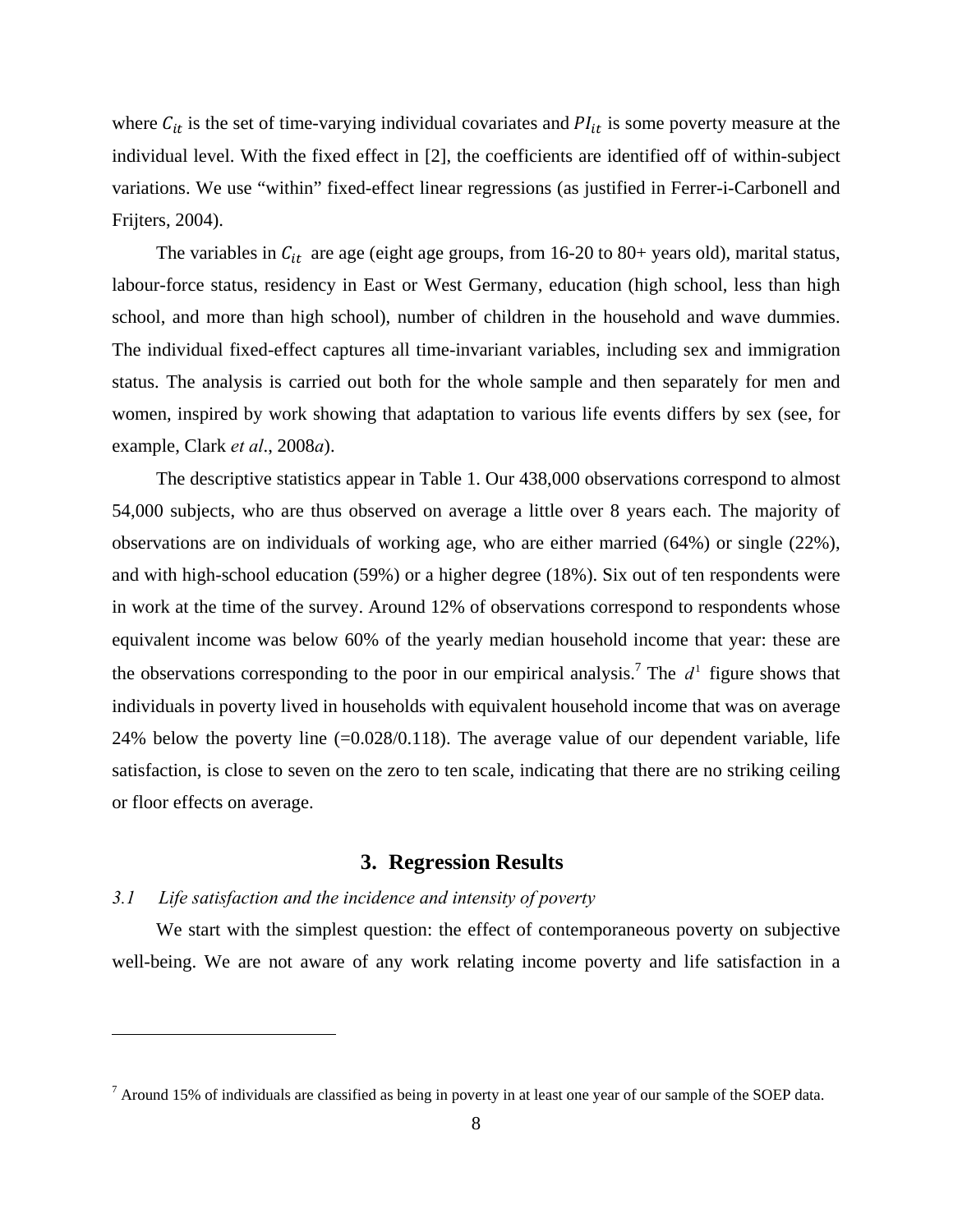multivariate setting. We here consider both the incidence and intensity of poverty ( $d^0$  and  $d^1$  in the terminology above). Table 2 shows the results from fixed-effect life-satisfaction regressions.

The control variables in these regressions attract the expected coefficients: life satisfaction is U-shaped in age, at least up until age 80. The educated, especially women, are significantly more satisfied. Those who marry (the omitted category here) are more satisfied, while widowhood, divorce and separation are associated with lower life satisfaction, especially for men. With respect to labour-force status, unemployment has a large negative estimated coefficient, as is common in the literature.

More novel, and central to our research question, are the coefficients on the poverty measures. At the top of Table 2, both the incidence  $(d^0)$  and intensity  $(d^1)$  of poverty are significantly negatively correlated with life satisfaction. The estimated effect of poverty in Table 2 is large in size. An individual who lives in a household that is just below the poverty line (so that  $d^0 = 1$  and  $d^1$  is almost zero) has a life-satisfaction score that is 0.138 points lower than the same person when they are not poor; this effect is of the same magnitude as the happiness boost from marriage. An individual who lives in a household with an income that is half of the poverty line (so that  $d^0=1$  and  $d^1$ , the normalised distance from the poverty line, is 0.5) has a life satisfaction score that is  $0.138 + 0.5*0.429 = 0.352$  points lower than the same person when not poor. This figure is about as large as the drop in satisfaction following separation.

Much empirical work has revealed a positive relationship between income and various measures of subjective well-being, both in cross-section and panel data. The results in Table 2 show that this relationship also pertains in low-income situations.

#### *3.2 Adaptation to poverty*

While individuals in poverty (according to the EU definition) report sharply lower levels of well-being than when they are not in poverty, Table 2 does not tell us anything about the wellbeing time profile of those who enter poverty: well-being could go down and stay down, bounce back, or indeed deteriorate with the duration of the poverty spell.

We investigate adaptation by splitting the currently poor up into groups according to how long ago they entered poverty. We dice the  $d^0$  dummy from Table 2 into six new dummy variables describing poverty of different durations: these indicate, for the currently poor, whether the individual entered poverty within the past year, 1-2 years ago, and so on, up to five or more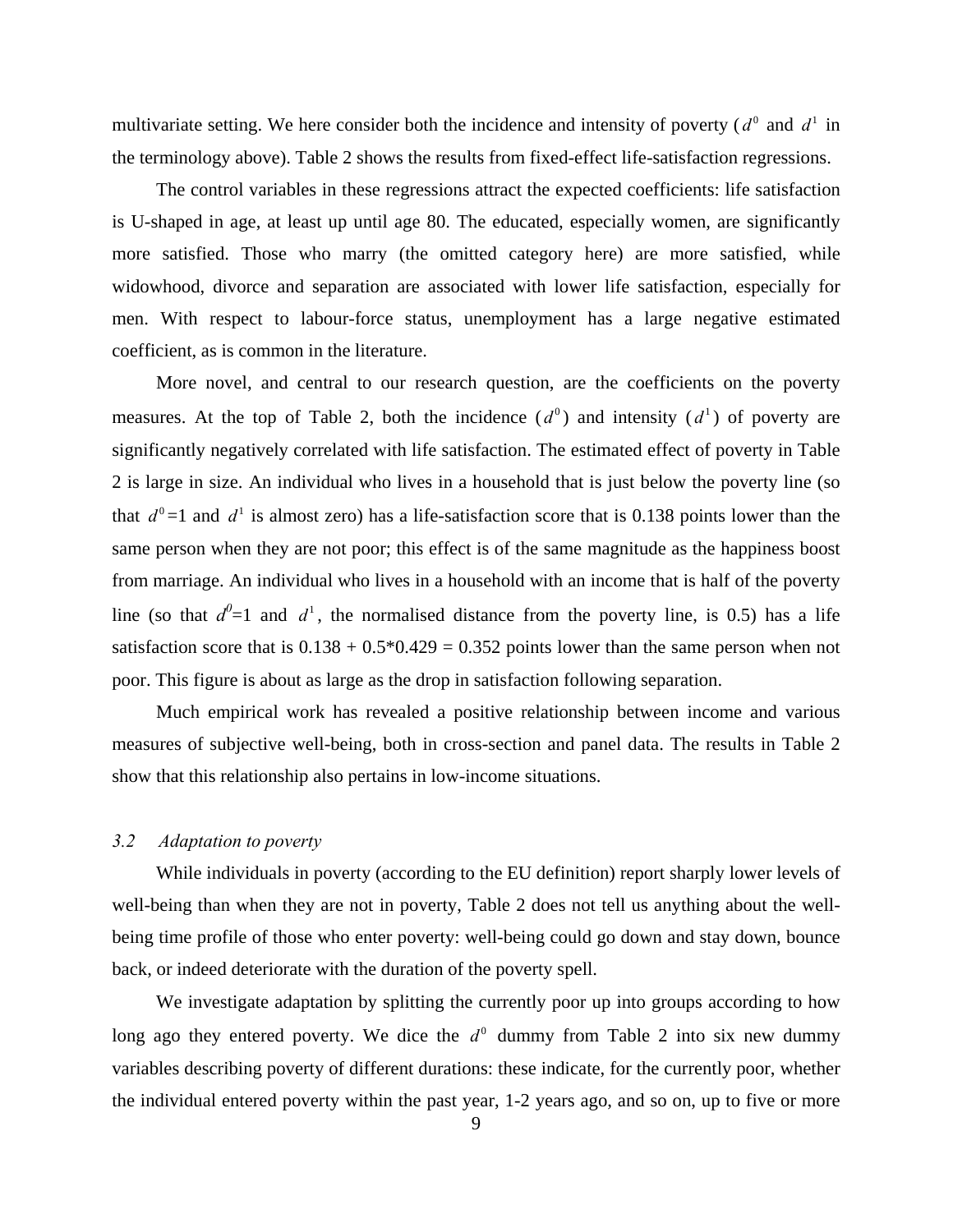years ago. If the individual adapts, then the estimated coefficients should become progressively smaller with duration, since having entered poverty longer ago has a more muted effect on life satisfaction than having become poor more recently.

The sample of the poor in our adaptation analysis is restricted to those for whom we observe the first entry into poverty while in the panel (otherwise they are left-censored and we do not know for how long they have been poor), $8$  and it is only this first spell that is taken into consideration. This produces 8115 first-observed poverty spells. Our regressions then compare the life satisfaction of the same individual pre-poverty to that reported during their first observed poverty spell. This is the same method that was applied to unemployment, marriage, divorce, widowhood and children in SOEP data by Clark *et al*. (2008*a*).

Table 3 shows the results of this analysis. The estimated coefficients there, which are also plotted in Figure 1, show that poverty is associated with significantly lower well-being whatever its duration. The estimated coefficients on the different poverty-duration dummies are all significant and float around the -0.2 to -0.3 mark. We can test whether the estimated coefficients on poverty duration of greater than one year are different to that of zero to one year in all three of Table 3's regressions. There are only two significant differences for men: for durations of 1-2 years and 3-4 years, but in both cases these estimated coefficients are more negative than that on poverty duration of 0-1 year.

There is a significant upturn after five or more years of poverty for women: poverty of five or more years duration is still associated with lower life satisfaction for women, but with a smaller effect size. This effect comes from women who are aged 60 or more on entering poverty, and could be linked to widowhood (see our discussion in Section 3.4 below). It is worth underlining that out of around 4600 poverty entries for women of all ages in our dataset, fewer than 300 last for five or more years.

In general then there is little evidence of adaptation to poverty here: poverty starts off bad and pretty much stays bad.<sup>9</sup>

 $8$  Equally, if the individual is missing for one or more years during a poverty spell, all observations after the missed year(s) are dropped. This applies to only 60 individuals in our data.

<sup>&</sup>lt;sup>9</sup> The SOEP also contains information on four satisfaction domains: health, job, dwelling and income. Poverty incidence and intensity are significantly negatively correlated with all four domain satisfactions. There is also no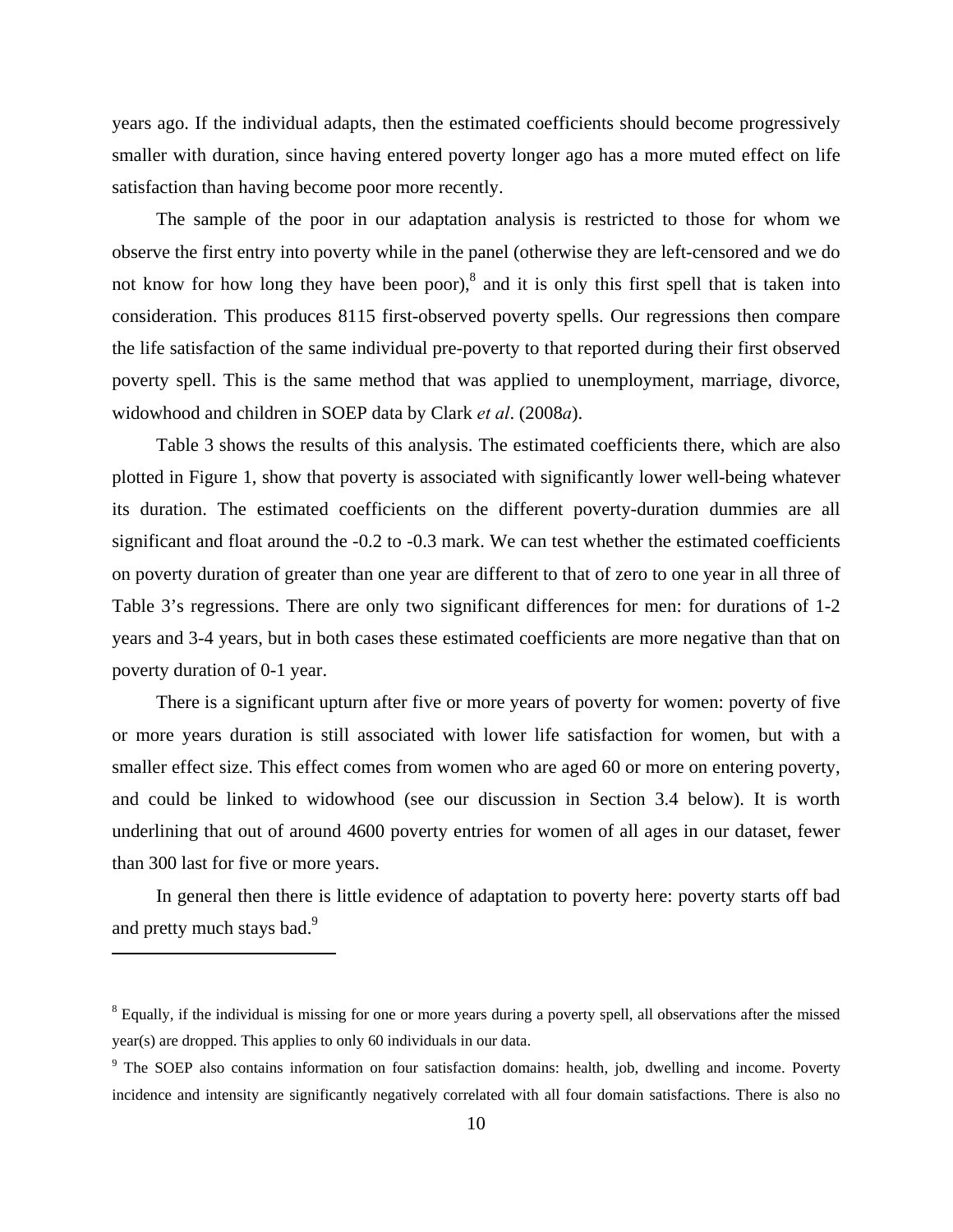#### *3.3 Adaptation and poverty intensity*

Figure 1 suggests no adaptation to poverty. However, poverty as a state is arguably fundamentally different to the other life events that have so far been considered in the adaptation literature. An individual can be more or less poor, whereas this distinction does not really apply to unemployment or widowhood, for example. This matters here: Figure 1 could reflect a composite of adaptation to the state of poverty  $(d^0)$  above) combined with a rising intensity of poverty  $(d<sup>1</sup>)$  over time. To check, we introduce the contemporaneous intensity of poverty into Table 3's regressions. As in Table 2, the estimated coefficient on  $d<sup>1</sup>$  is negative and significant. Crucially, its addition makes no difference to the estimated profile of well-being over time depicted in Figure 1. Changing intensity is not masking adaptation.

#### *3.4 The causes of poverty*

1

The results that we presented above on (the lack of) adaptation to poverty are new in the literature. Or are they? It is fair to say that many movements into poverty happen for a reason. In addition, existing work on adaptation using subjective well-being data has emphasised one particular event to which there is little or no adaptation: unemployment. If most poverty entries are associated with job loss, and the individual stays unemployed during the poverty spell, then we have arguably not added much new.

We investigate by identifying five broad categories of events that can happen to individuals at the time of their poverty entry: unemployment, loss of partner (via divorce, separation or widowhood), retirement, disability, $10$  and changing family size. These are picked up by identifying any changes in labour-force, marital or disability status as well as household size between *t-1* and *t*, when the individual also entered poverty between *t-1* and *t*. None of these causes represent absorbing states, of course, and being divorced at the time of poverty entry does not mean that the individual remains divorced over the entire poverty spell.

evidence of adaptation in any of the domains, with satisfaction with income, dwelling and work satisfaction even appearing to drift downwards with the duration of the poverty spell.

 $10$  Defined in the SOEP as a share of legally-attested disability of over 30%.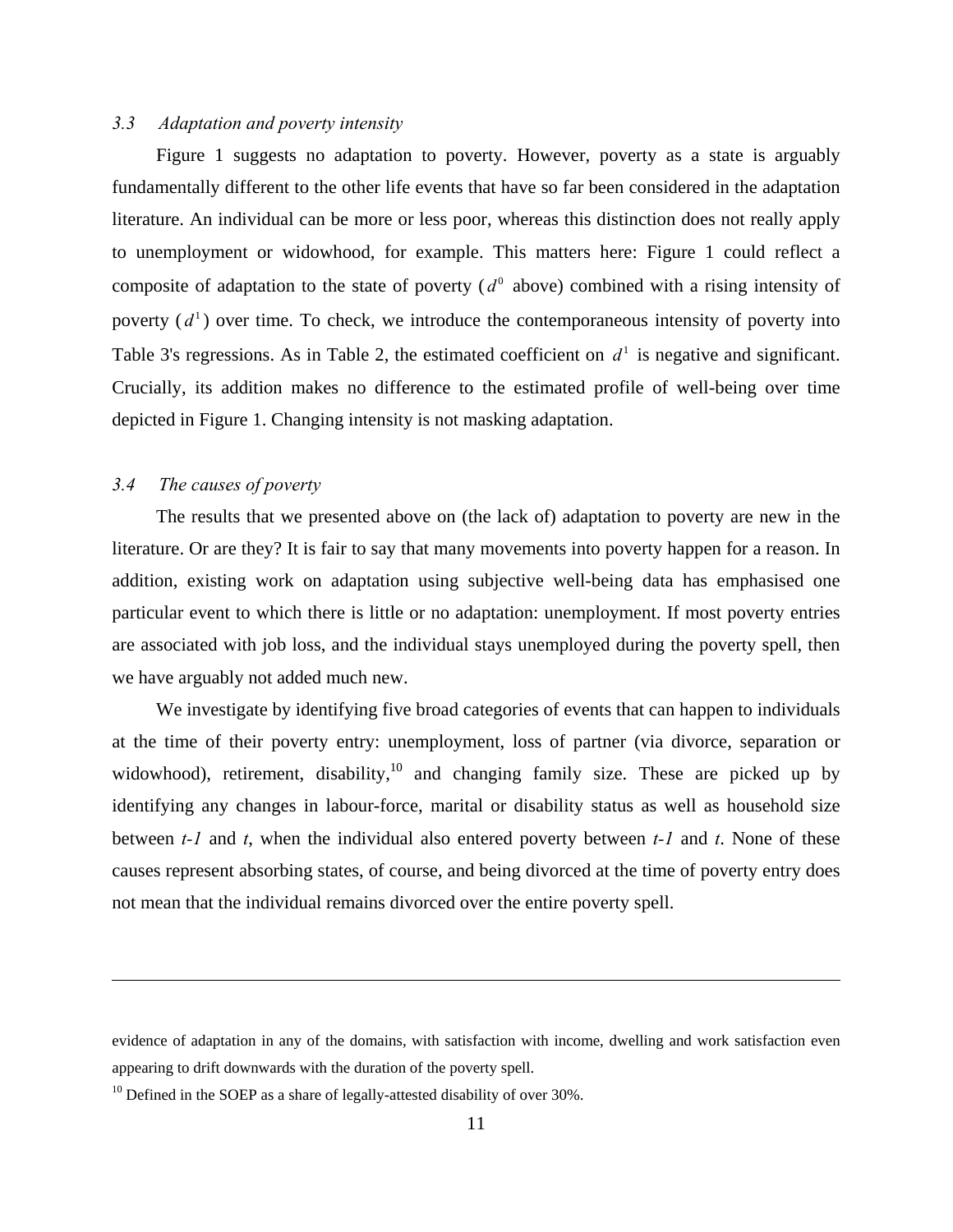Figure 2 summarises the results. In the top-left panel the adaptation profile of those who entered poverty via unemployment (under ten percent of our poverty entries) does look different from that of those who did not. The former mostly have a greater drop in well-being (consistent with the estimated coefficient on unemployment in Table 2), but then experience a rise in their life satisfaction back towards its initial level. This is likely due to the end of the unemployment spell (while the individuals in this graph remain poor, they do not necessarily remain unemployed). The existing literature has repeatedly noted that the lion's share of the subjective well-being effect of unemployment is non-pecuniary. Poverty entry via unemployment is actually associated with far more of a bounce back in well-being than other types of poverty entry: no adaptation to poverty and no adaptation to unemployment are then far from being synonyms.

The figure on the top right shows a quite varied set of coefficients for those who enter poverty via retirement (4% of our poverty entries). The question of the health and well-being effects of retirement has led to a fairly ambivalent set of findings as to whether well-being consequently rises or falls (a recent example is Hetschko *et al*., 2014). The middle-left panel does show a sharp bounce-back in life satisfaction for individuals whose poverty entry coincides with the loss of their partner (via widowhood, separation or divorce: 3% of poverty entries). This mirrors the very marked movements in well-being following divorce and widowhood in the general SOEP population reported in Clark *et al*. (2008*a*).

The middle-right panel then considers entry into poverty via disability (5% of entries). There is quite a lot of variability in these estimates, with longer-duration poverty sometimes being estimated as worse than shorter-duration poverty, and sometimes better. There is no evidence of a systematic rising trend over time however.<sup>11</sup>

The bottom-left panel depicts poverty entry via a change in household size (which is germane as our poverty measure relies on equivalent income). This is the largest identified cause of poverty entry, covering 25% of spells. An increase in the number of people in the household most typically refers to more children here. Equally, some poverty entry may be associated with

1

 $11$  Disability in the SOEP is not absorbing: one-third of those who enter disability subsequently exit it at least once, and of this latter group around 60% re-enter disability at a later date.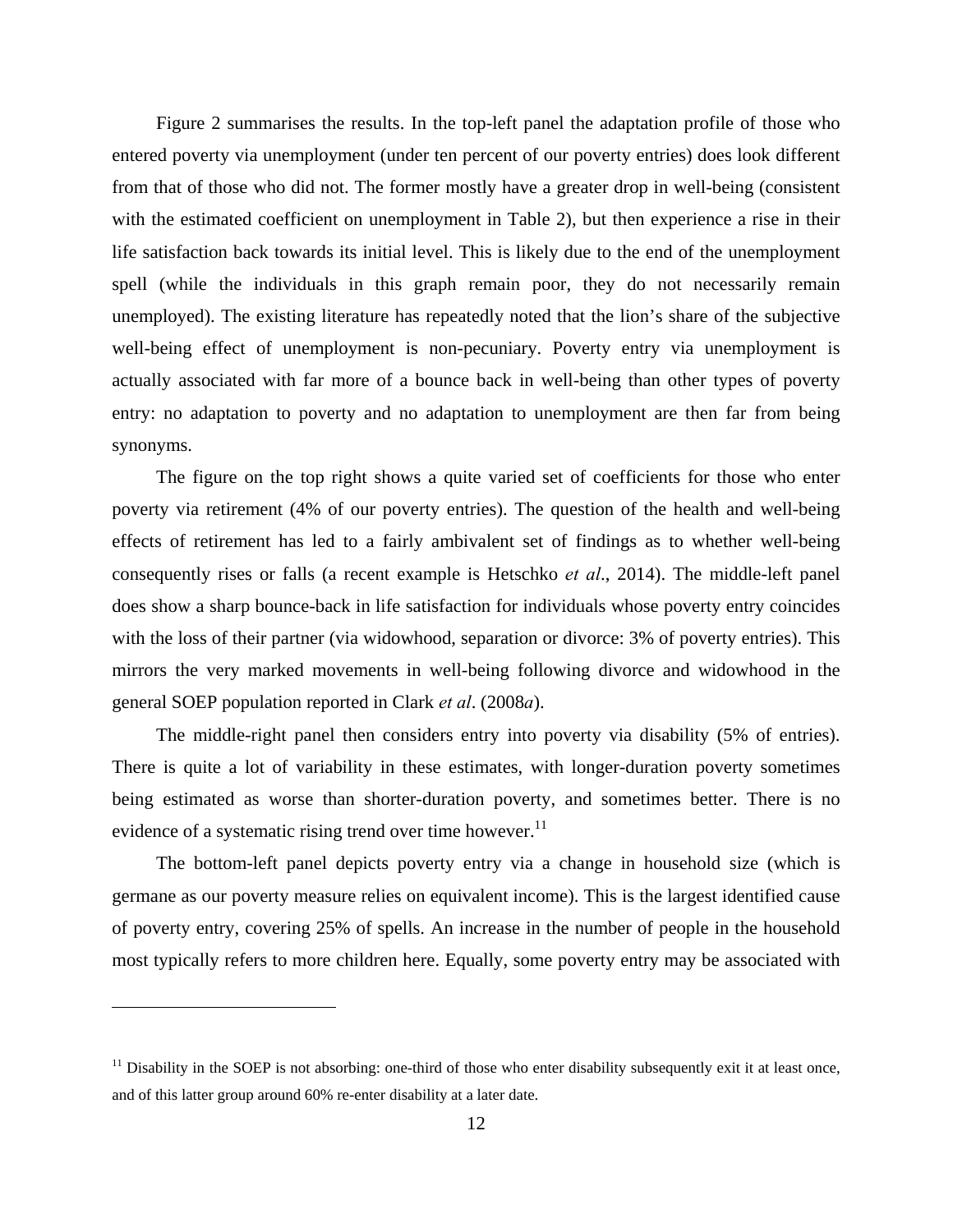family break-up (for lone mothers, for example: although this would also appear in the "loss of partner" category above). There is a greater drop in satisfaction on entering poverty when this is associated with changing household size, and no evidence of adaptation to poverty for this group.<sup>12</sup>

Last, the bottom-right panel in Figure 2 compares individuals who entered poverty at the same time as any of the five events above to those who entered for other reasons: this turns out to split the sample up one-third to two-thirds. The weighted sum of the five other panels, as it were, produces an adaptation profile that is overall pretty flat in both cases. Most of our causes of poverty entry apply to only a small percentage of respondents, and we have not identified any particular cause that is behind the lack of adaptation to poverty in general among SOEP respondents.

#### *3.5 Which poverty line?*

 $\overline{a}$ 

The analysis of poverty and well-being requires the definition of the former. We do not run into such problems with marriage or unemployment, for example. So far we have followed EU practice by taking a relative poverty line at 60% of the median of equivalent income per year. Although this is standard, we want to be sure that our results are not unduly dependent on this figure.<sup>13</sup>

The poverty line we used above is unanchored. It changes from year to year due to movements in the distribution of household income. As such, individuals can enter poverty while experiencing a rise in nominal income, but also while enjoying higher real income (this depends

 $12$  We can also split up our sample into increases and falls in household size. The adaptation pattern is slightly different in the two groups, with something of a partial bounce back for increasing household size after five years of poverty, but not for falls in household size. An alternative approach here is to run the regression in the first column of Table 3 separately for different types of household. We did so for single parents, couples with children, couples without children, and those living alone. The only result of note here was some suggestion of partial adaptation by those living alone (many of whom are actually widows rather than unmarried: see the end of Section 3.2 above).

 $<sup>13</sup>$  The EU poverty line does seem to be reflected in the relationship between life satisfaction and income. We can</sup> plot the residuals from a regression of life satisfaction on a set of standard controls (not including income) on the percentiles of income (20 sets of five-percentile "ventiles") by year. There is a notable kink in the resulting graphs, with the poverty line being either located exactly at this kink, or close to it.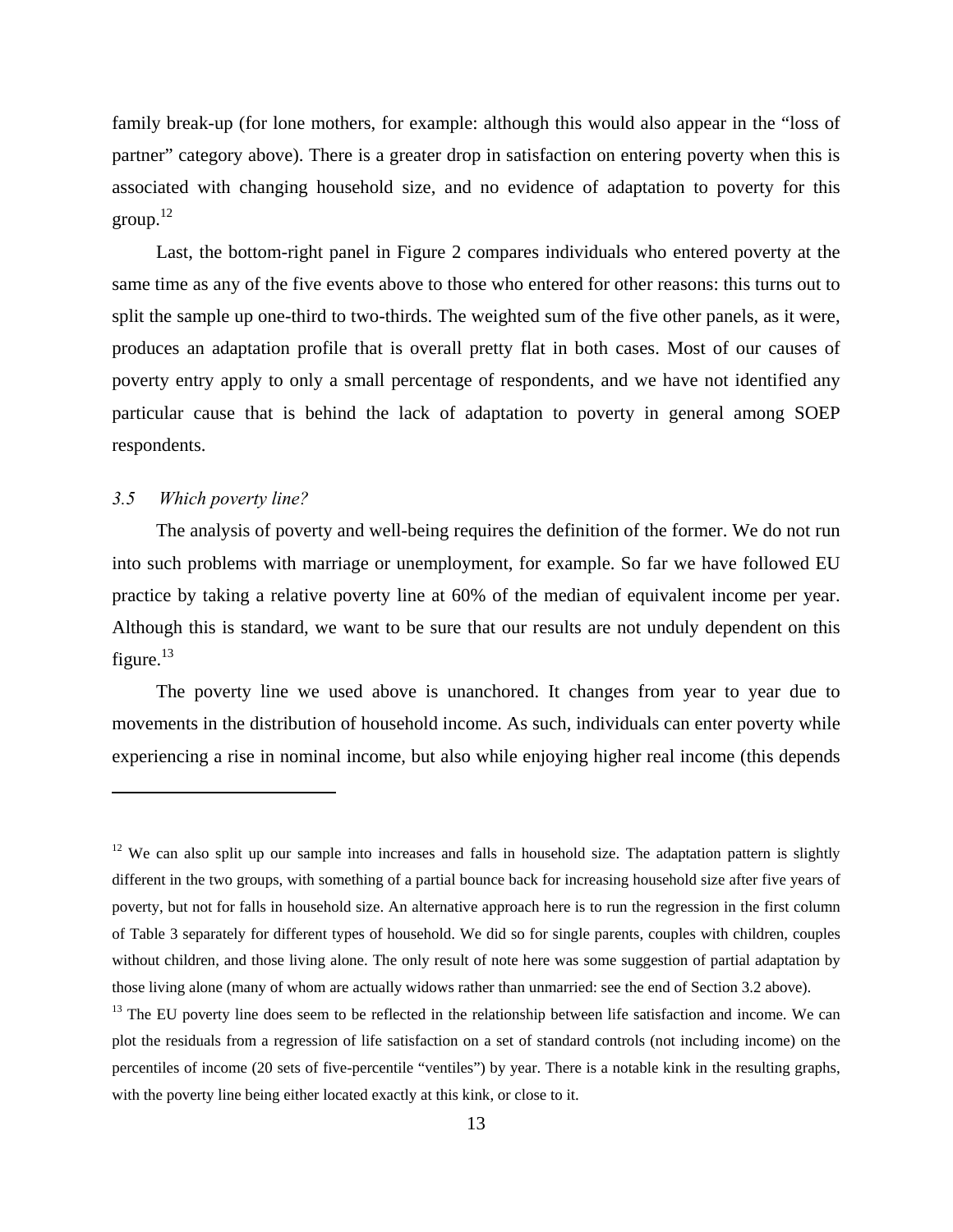on how income changes at the  $60<sup>th</sup>$  percentile).<sup>14</sup> However, we would not typically think of poverty entry and higher real income as being synonymous.

We can avoid this phenomenon by using an anchored poverty line. We take the distribution of income from the first wave of data for which annual income information was available for both the East and West German sample, 1992, to calculate a poverty line. This latter is then recalculated for all other years using movements in the CPI. Those who enter poverty must then have experienced a fall in real equivalent income. The use of this anchored poverty line in the analysis summarised in Tables 2 and 3 makes practically no difference to our results.

Second, we can be concerned about measurement error in income. Some of those who we record as entering poverty may not actually in fact have done so. One way to see whether this matters is to drop individuals whose income is only just under the poverty line. This of course is equivalent to using a poverty line that is not 60% of median equivalent income, but a somewhat lower figure.

There are a number of different ways of addressing this issue, and we don't have much in the way of guidance. Any lower poverty line reduces the number of the poor, and there is some danger of ending up with small cell sizes (given our requirement that entry be observed, and use of fixed effects). We dropped individuals who were within five per cent of the poverty line (i.e. used a poverty line of 57% of the median). This had no impact on our qualitative results, and in particular we continue to find little evidence of adaptation.

Last, poverty as defined here is a relative concept. But relative to whom? As is normal, we have so far used information on the national income distribution. An alternative is to calculate poverty lines at the State (Länder) level. The equivalents of Tables 2 and 3 here show poverty coefficients that are very mildly larger in absolute terms, but which exhibit exactly the same qualitative characteristics.

#### *3.6 Selection out of poverty?*

 $\overline{a}$ 

Our regressions include individual fixed effects. As such, they are not affected by worries that "happier" individuals are less likely to be poor, or remain in poverty for shorter durations.

 $14$  Although most entries into poverty are associated with sharp falls in income: the average drop in real income on entering poverty is over 40% in our sample.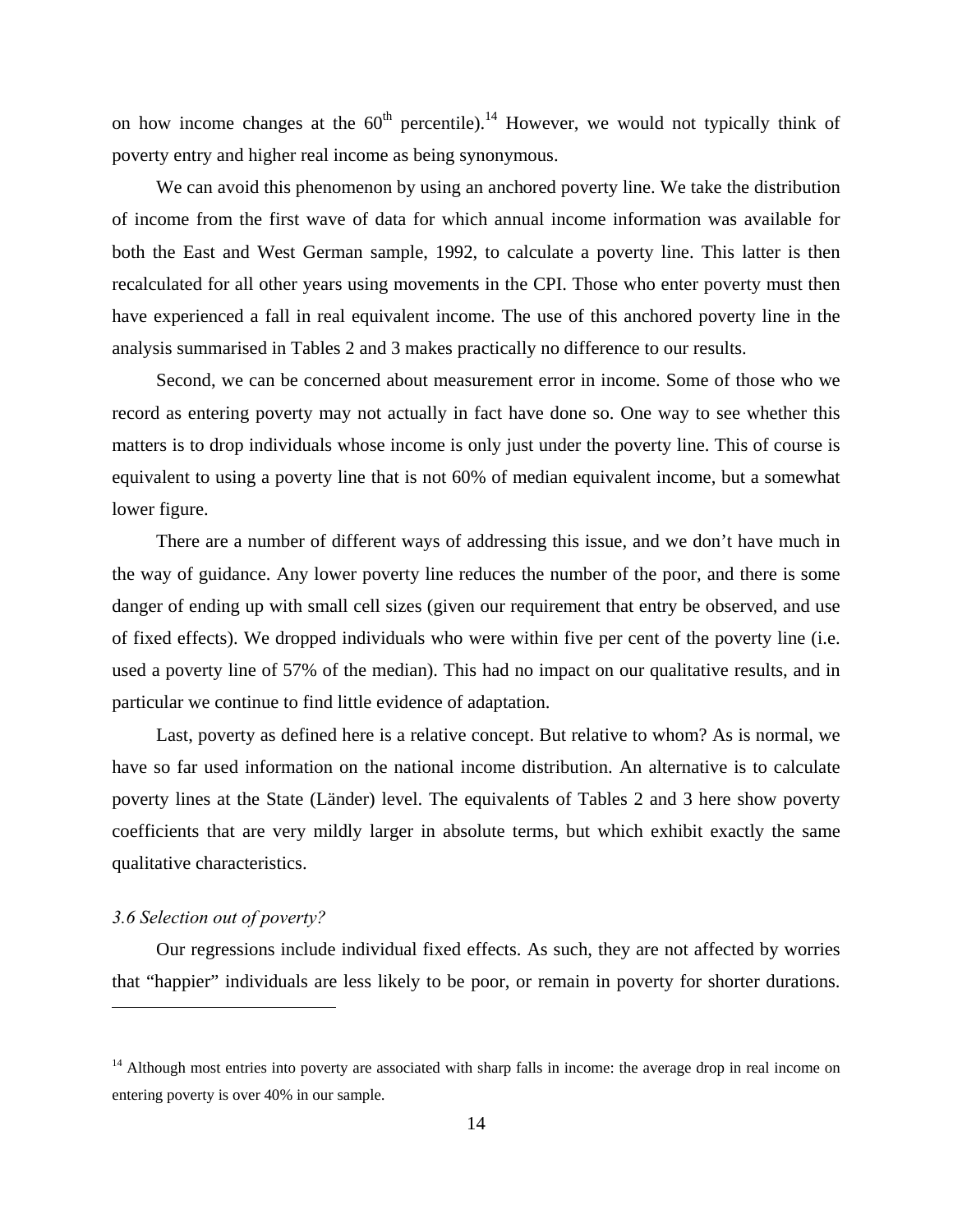The poverty coefficients in Table 3 come from the comparison of the same individual with poverty of 3-4 years duration and 4-5 years duration, for example. This within-subject analysis is still affected by selection, however, as individuals who exit poverty within four years cannot be used for the above comparison. In general, while most of the poor can be used to calculate the coefficient on poverty of 0 to 1 year, those who are used for the calculation of longer-duration coefficients become increasingly selected.

The question then is what would the adaptation profile of those who exit poverty earlier have looked like? By definition we do not know. Resilient individuals might adapt to poverty, for example, and also have a better chance of recovering their health or finding a new (or better) job. In this case the bias is against finding adaptation. Alternatively, those whose subjective wellbeing is falling more sharply might exit the survey altogether, producing a bias towards finding adaptation in this case.

Exit from poverty is not random in our data, and is faster for the better-educated, the elderly and the youngest (results not reported). We can see whether the results are somehow dependent on people who leave poverty the earliest by progressively dropping shorter-duration poverty spells from our regression analysis. The results appear in Table 4. The first column of this table reproduces the overall adaptation estimates using the whole sample from Table 3. Column 2 then drops information on all poverty spells of two years or less. Columns 3 and 4 carry out an analogous procedure for spells of under four years and under five years.

Table 4 shows that shorter poverty spells are on average somewhat less harmful, in that the coefficients are a little more negative in columns 2-4 than in column 1. But they are remarkably similar in terms of the estimated shape: none of the columns reveal any evidence of adaptation. Selection out of poverty does not then seem to bias our conclusions.

#### *3.7 Is poverty different from any drop in income?*

 $\overline{a}$ 

We last ask whether the well-being movements associated with poverty entry are different in nature from those occurring around any fall in income.<sup>15</sup> We calculate "income-drop spells" as starting when nominal equivalent income falls between *t* and *t+1*, with the spell continuing until

<sup>&</sup>lt;sup>15</sup> We expect these "income-drop" spells to produce lower subjective well-being: both because they are associated with lower income, and because individuals dislike losses *per se*. See Boyce *et al*. (2013) for evidence from the SOEP in this respect.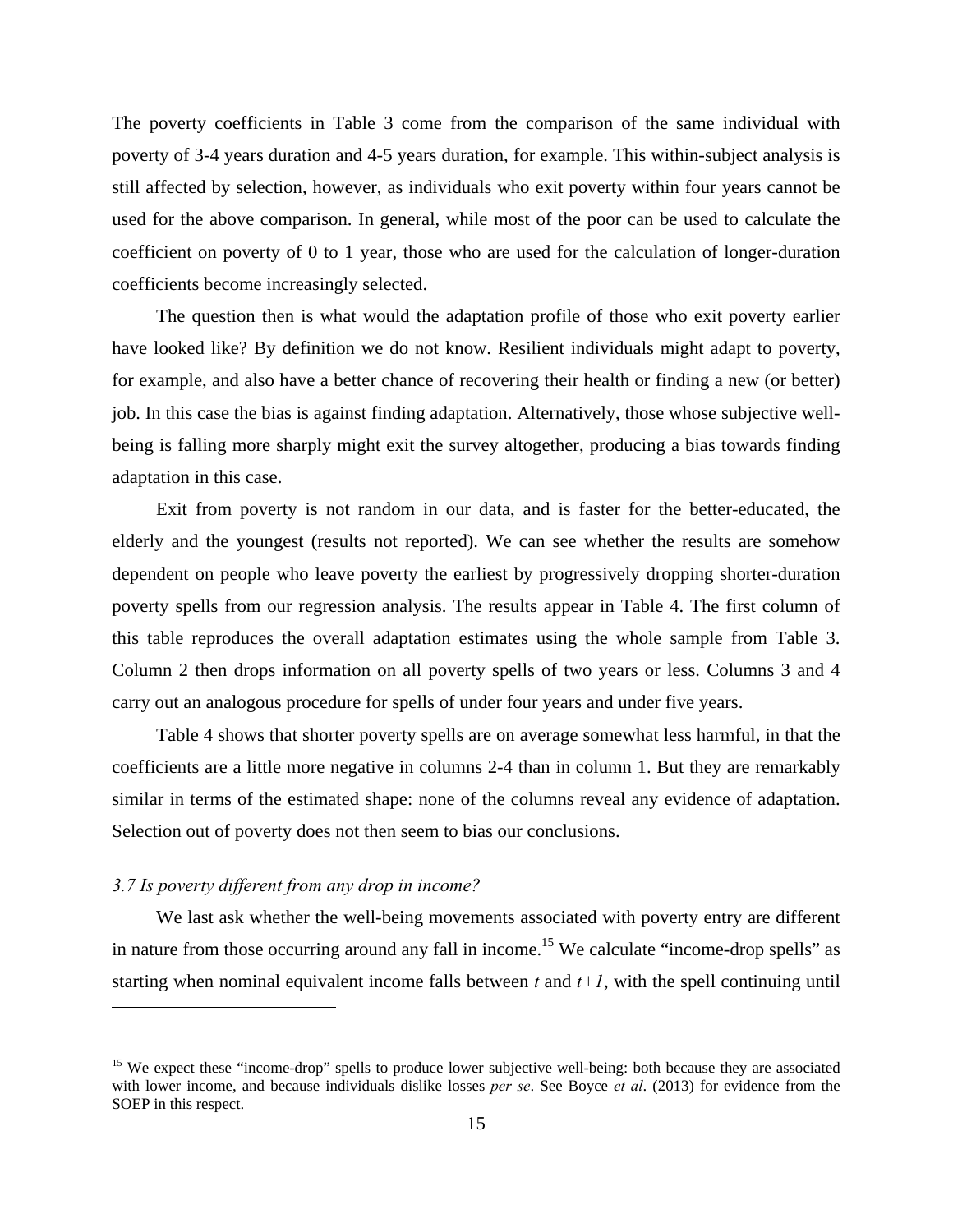time  $t+\tau$  when income weakly exceeds the pre-drop income at time  $t$ . We re-estimate equations as in Table 3 which include duration dummies for the income-drop spells, plus an interaction for the income drop spell being a poverty spell.

The results (available on request) show that individuals report lower well-being consequent to any drop in income, and do not seem to adapt during the income-drop spell. However, we do identify an additional negative well-being effect from a poverty spell over and above that of experiencing an income drop.<sup>16</sup> Broadly speaking, a poverty spell is about twice as bad, in life satisfaction terms, as a non-poverty income-drop spell.

#### **4. Conclusion**

We have here used SOEP data to analyze the effects of poverty on individual well-being, and show that both the incidence and intensity of poverty reduce life satisfaction. Our main results relate to adaptation. The negative effects of poverty are not ephemeral: there is overall little evidence that individuals adapt to poverty. This conclusion is not dependent on the definition of the poverty line, does not reflect the lack of adaptation to unemployment found in existing literature, and does not appear to be particularly biased by selection into poverty of different durations.

There is more work that could useful be done with respect to poverty adaptation. We first might wonder, as Di Tella *et al*. (2010) and Di Tella and MacCulloch (2010) ask with respect to adaptation to income, whether adaptation to poverty is the same across demographic groups. We found little sex differences in adaptation above. It might also be the case that those from a from a low-income socioeconomic background react differently to poverty.<sup>17</sup> We did look at separate analyses by father's education, which is a proxy for socioeconomic background, but actually found consistent results across the three classes of father's education. Other analyses, by personality type or birth cohort for example, may well produce sharper differences. A second question regards anticipation effects on well-being before poverty entry. If there is indeed

 $16$  As such, were we to put a placebo poverty line at any percentage level of median income, we would always find a fall in life satisfaction and little evidence of adaptation. But the drop in satisfaction is far larger when we use one of the common definitions of income poverty.

<sup>&</sup>lt;sup>17</sup> Thanks to an anonymous referee for this point.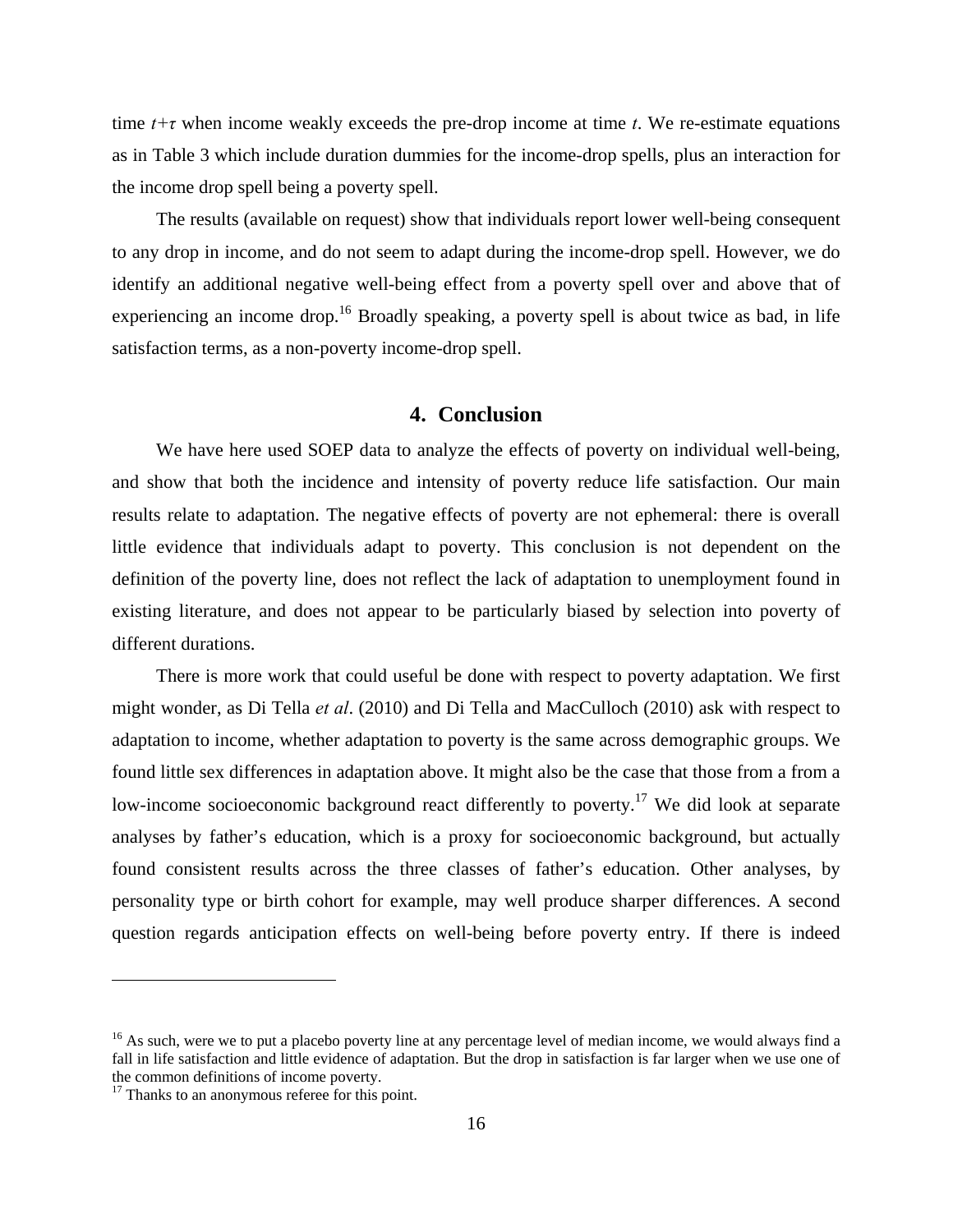anticipation, then the well-being impact of poverty after entry will be underestimated in absolute terms (we will be using an intercept that is too low). However, this should have no implications for the shape of the adaptation profile after poverty entry.

Whether we believe that movements in subjective well-being over time reflect real phenomena or not, the key message from this paper is that individuals at the bottom of the income distribution do not say that they have adapted to their situation. The candidate happy slaves in the SOEP turn out to be not so happy after all.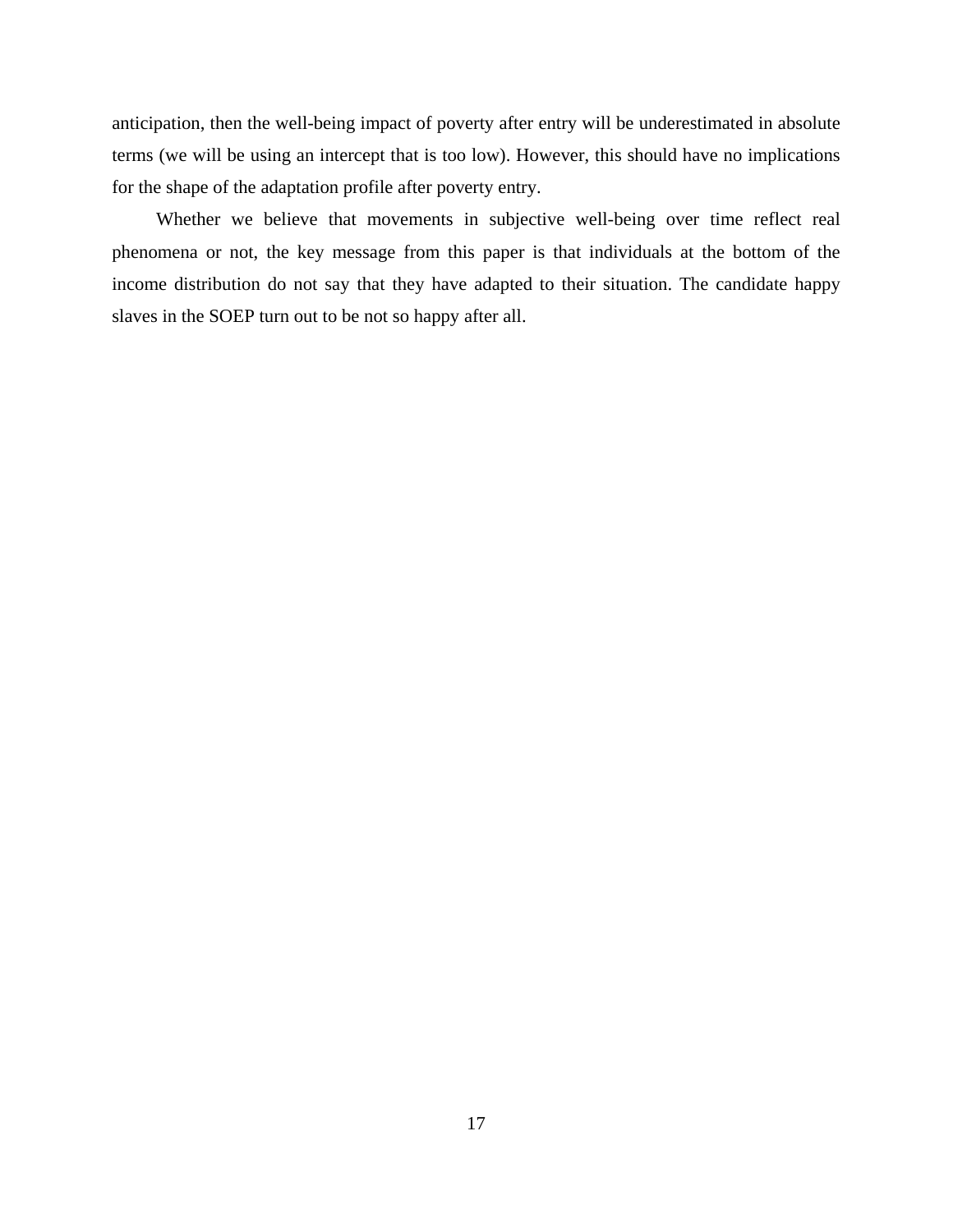#### **References**

- Blanchflower, D.G. and A.J. Oswald, (2004), "Well-Being over Time in Britain and the USA," *Journal of Public Economics*, 88, 1359–1386.
- Boyce, C., A. Wood, J. Banks, A.E. Clark and G. Brown, (2013), "Money, Well-Being, and Loss Aversion Does an Income Loss Have a Greater Effect on Well-Being Than an Equivalent Income Gain?," *Psychological Science*, 24, 2557-2562.
- Clark, A.E. (1999), "Are Wages Habit-Forming? Evidence from Micro Data," *Journal of Economic Behavior and Organization,* 39, 179-200.
- Clark, A.E. (2014), "Adaptation and the Easterlin Paradox," PSE, mimeo.
- Clark, A.E., E. Diener, Y. Georgellis and R.E. Lucas, (2008*a*), "Lags and Leads in Life Satisfaction: a Test of the Baseline Hypothesis," *Economic Journal*, 118, F222–F243.
- Clark, A.E., P. Frijters and M. Shields, (2008*b*), "Relative Income, Happiness and Utility: An Explanation for the Easterlin Paradox and Other Puzzles," *Journal of Economic Literature,*  46, 95-144.
- Clark, A.E., and Y. Georgellis, (2013), "Back to Baseline in Britain: Adaptation in the BHPS," *Economica,* 80, 496-512.
- Clark, D.A., (2009), "Adaptation, Poverty and Well-Being: Some Issues and Observations with Special Reference to the Capability Approach and Development Studies," *Journal of Human Development and Capabilities*, 10, 21–42.
- Di Tella, R., J. Haisken-De New and R. MacCulloch, (2010), "Happiness Adaptation to Income and to Status in an Individual Panel," *Journal of Economic Behavior & Organization*, 76, 834–852.
- Di Tella, R. and R. MacCulloch, (2006), "Some Uses of Happiness Data in Economics," *Journal of Economic Perspectives*, 20, 25–46.
- Di Tella, R. and R. MacCulloch, (2010), "Happiness Adaptation to Income Beyond "Basic Needs"," in: E. Diener, J. Helliwell and D. Kahneman, eds., *International Differences in Well-Being*. Oxford, Oxford University Press, 217–246.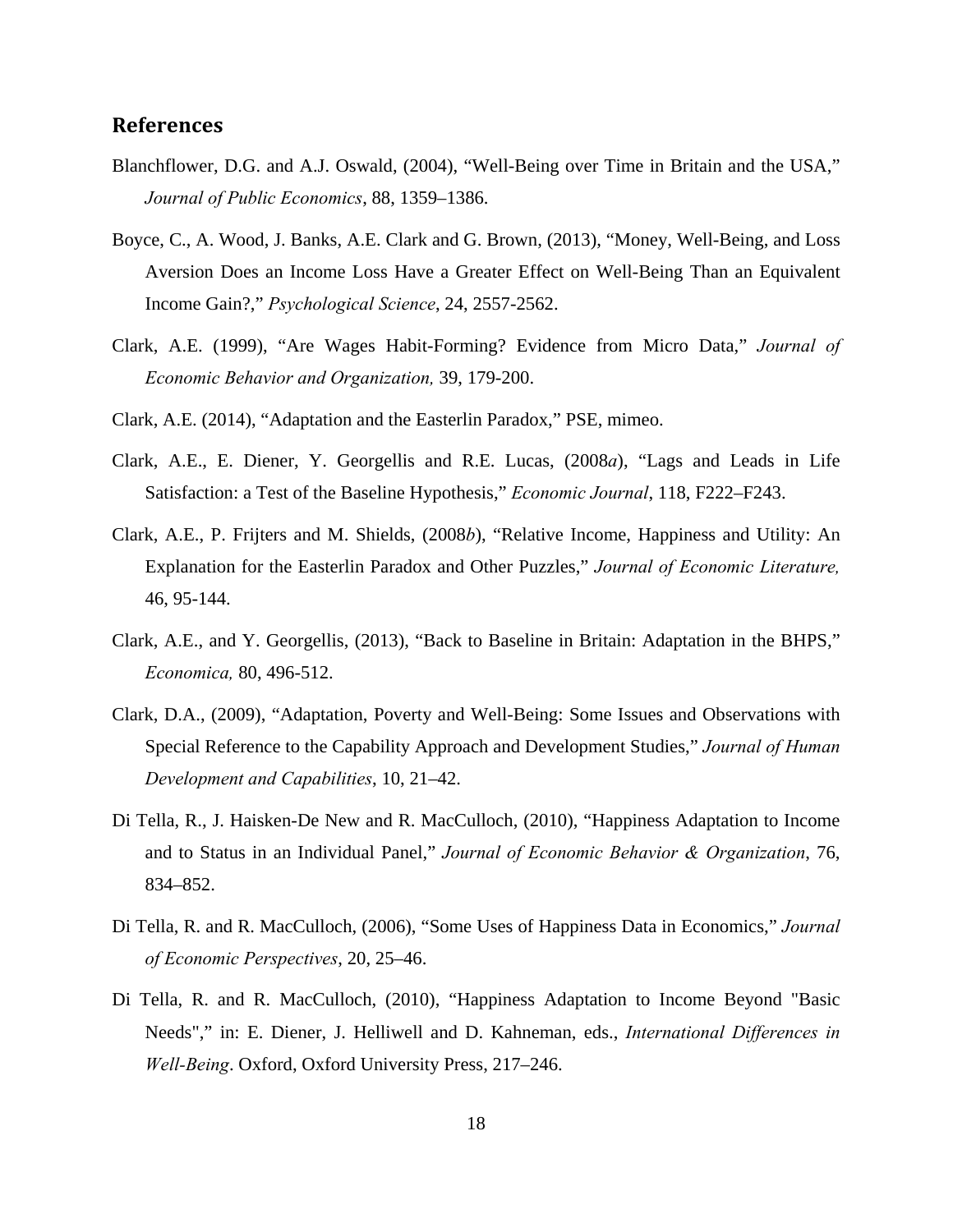- Diener, E. and R. Biswas-Diener, (2002), "Will Money Increase Subjective Well-Being? A Literature Review and Guide to Needed Research," *Social Indicators Research*, 57, 119– 169.
- Diener, E., W. Ng, J. Harter and R. Arora, (2010), "Wealth and Happiness Across the World: Material Prosperity Predicts Life Evaluation, Whereas Psychosocial Prosperity Predicts Positive Feeling," *Journal of Personality and Social Psychology,* 99, 52–61.
- Easterlin, R.A., (1974), "Does Economic Growth Improve the Human Lot?," in: P.A. David and M.W. Reder, eds., *Nations and households in economic growth: Essays in honor of Moses Abramovitz*, New York, Academic Press, 89–125.
- Easterlin, R.A., (1995), "Will raising the incomes of all increase the happiness of all?," *Journal of Economic Behavior and Organization*, 27, 35–48.
- Ferrer-i-Carbonell, A., and P. Frijters, (2004). "How important is methodology for the estimates of the determinants of happiness?" *Economic Journal,* 114, 641-659.
- Fleurbaey, M., and D. Blanchet, (2013). *Beyond GDP: Measuring Welfare and Assessing Sustainability*. Oxford: Oxford University Press.
- Frey, B.S. and A. Stutzer, (2002), *Happiness and Economics: How the Economy and Institutions Affect Human Well-Being*, Princeton: Princeton University Press.
- Frijters, P., D. Johnston and M. Shields, (2011), "Happiness Dynamics with Quarterly Life Event Data," *Scandinavian Journal of Economics*, 113, 190–211.
- Gorman, W. (1967), "Tastes, Habits and Choices," *International Economic Review*, 8, 218-222.
- Hetschko, C., A. Knabe and R. Schöb, (2014), "Changing Identity: Retiring from Unemployment," *Economic Journal*, 124, 149-166.
- Hotz, V., F. Kydland and G. Sedlacek, (1988), "Intertemporal Preferences and Labor Supply," *Econometrica*, 56, 335–360.
- Kahneman, D. (1999). "Objective happiness". In D. Kahneman, E. Diener, and N. Schwarz (Eds.), *Well-Being: Foundations of Hedonic Psychology*. New York: Russell Sage Foundation Press.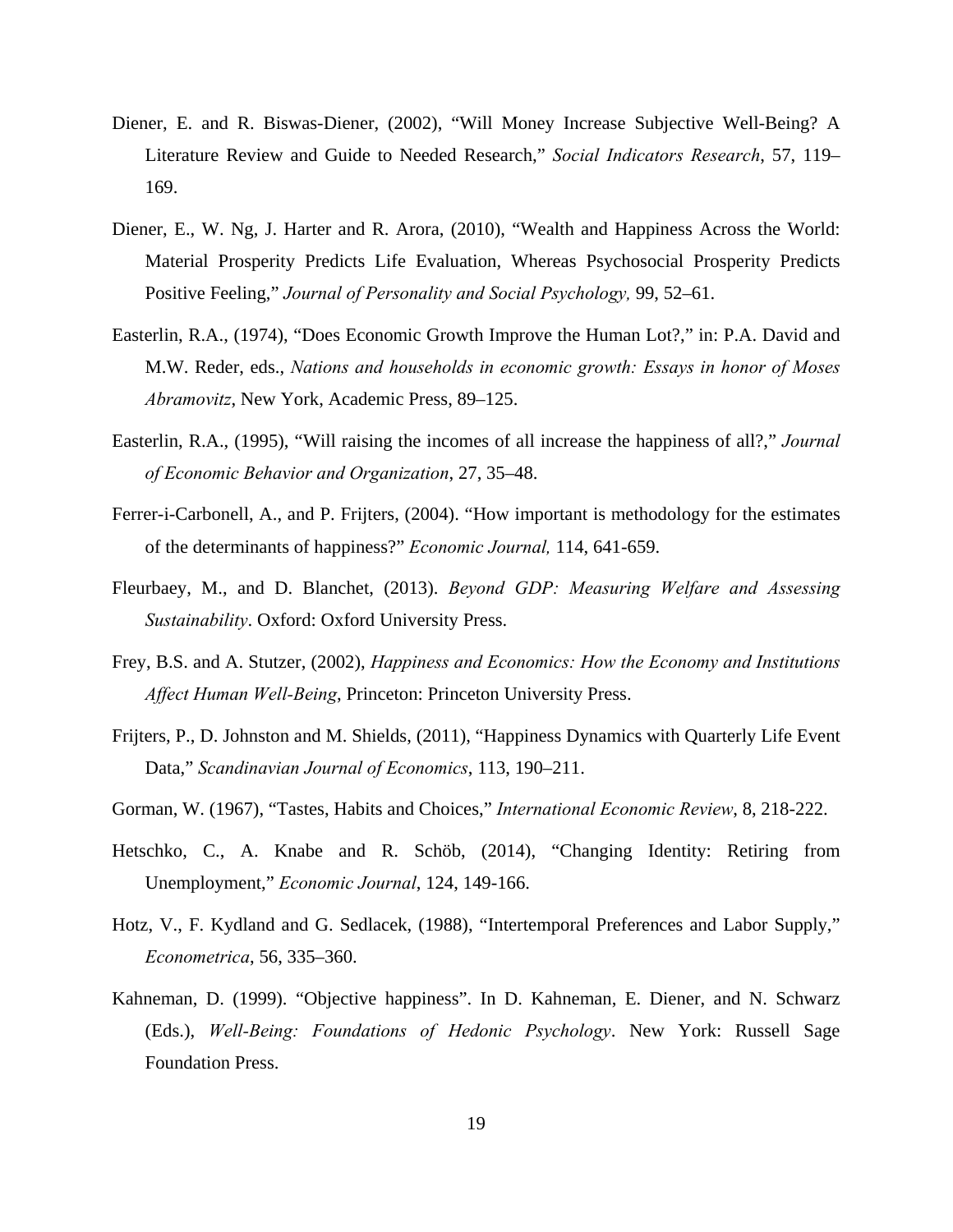- Kahneman, D. and A. Tversky, (1979), "Prospect Theory: An Analysis of Decision Under Risk," *Econometrica*, 47, 263–291.
- Nowok, B., M. Van Ham, A. Findlay and V. Gayle, (2013), "Does Migration Make You Happy? A Longitudinal Study of Internal Migration and Subjective Well-Being," *Environment and Planning A*, 45, 986–1002.
- Oswald, A.J. and N. Powdthavee, (2008), "Does Happiness Adapt? A Longitudinal Study of Disability with Implications for Economists and Judges," *Journal of Public Economics*, 92, 1061–1077.
- Pollak, R., (1970), "Habit Formation and Dynamic Demand Functions," *Journal of Political Economy*, 78, 745-763.
- Sen, A.K., (1976), "Poverty: an Ordinal Approach to Measurement," *Econometrica*, 44, 219– 231.
- Sen, A.K., (1990), "Development as Capability Expansion," in K. Griffin and J. Knight, eds., *Human Development and the International Development Strategy for the 1990s*, London: Macmillan, 41–58.
- Senik, C., (2005), "Income Distribution and Well-Being: What Can we Learn from Subjective Data?," *Journal of Economic Surveys*, 19, 43–63.
- Spinnewyn, F. (1981), "Rational Habit Formation," *European Economic Review*, 15, 91-109.
- Wagner, G., J. Frick and J. Schupp, (2007), "The German Socio-Economic Panel Study (SOEP) - Scope, Evolution and Enhancements," *Schmollers Jahrbuch*, 127, 139-169.
- World Bank, (2005), "Introduction to Poverty Analysis," the World Bank Institute, Washington, downloadable at:

http://siteresources.worldbank.org/PGLP/Resources/PovertyManual.pdf.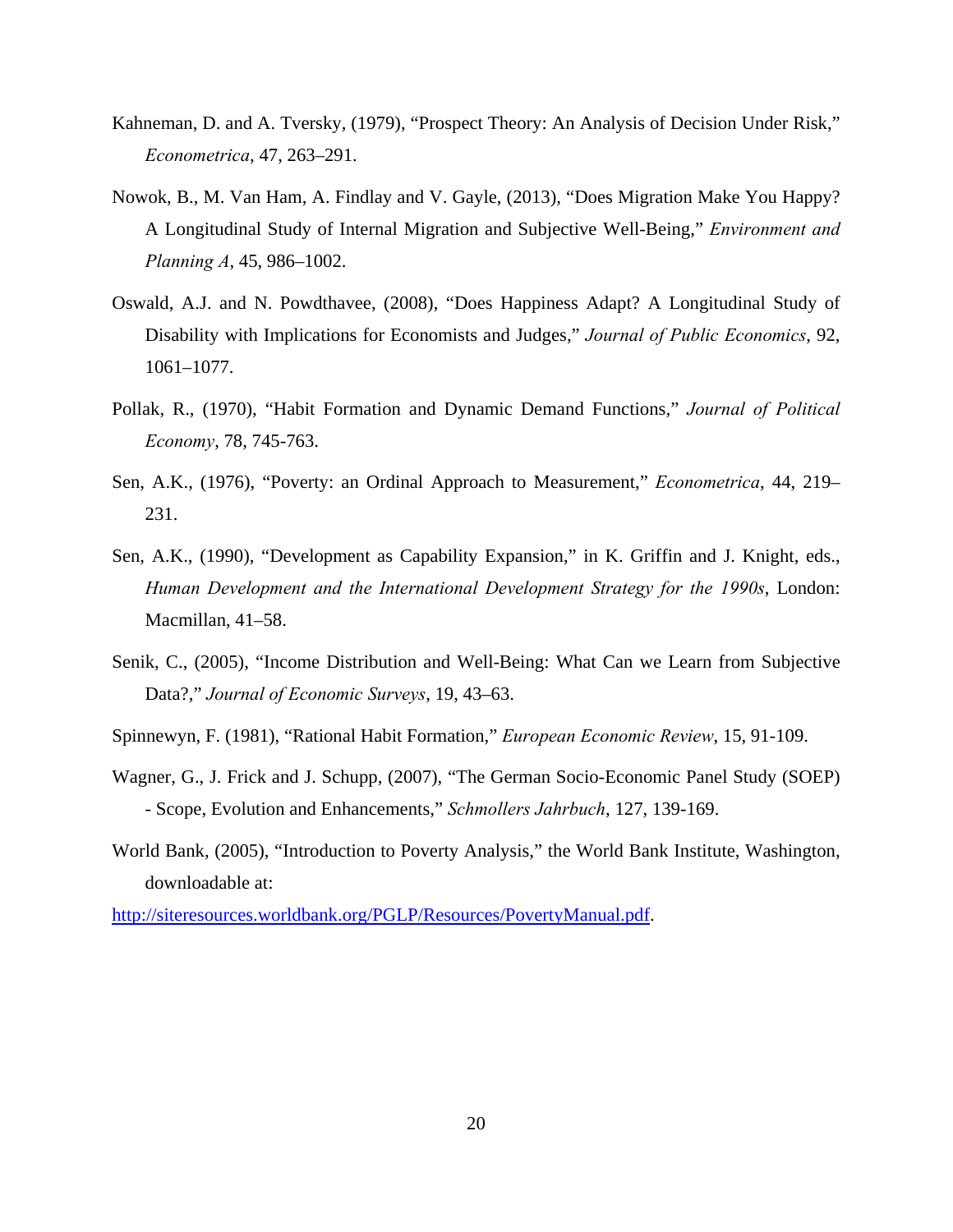

**Figure 1: Adaptation to poverty in SOEP data.**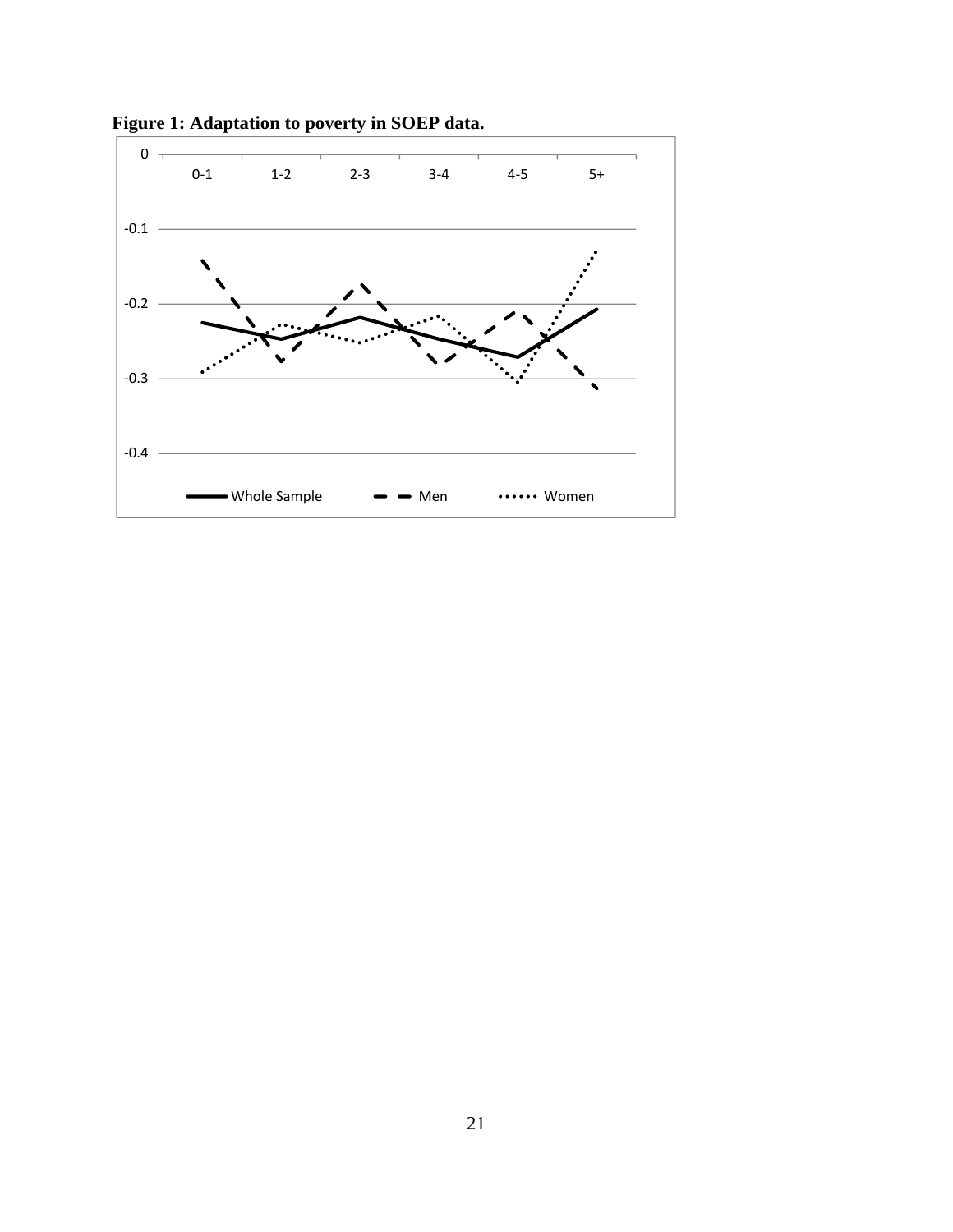

**Figure 2: Adaptation to poverty, by the events causing poverty.** 

Note: The two figures in parentheses refer to the number and percentage of poverty entries.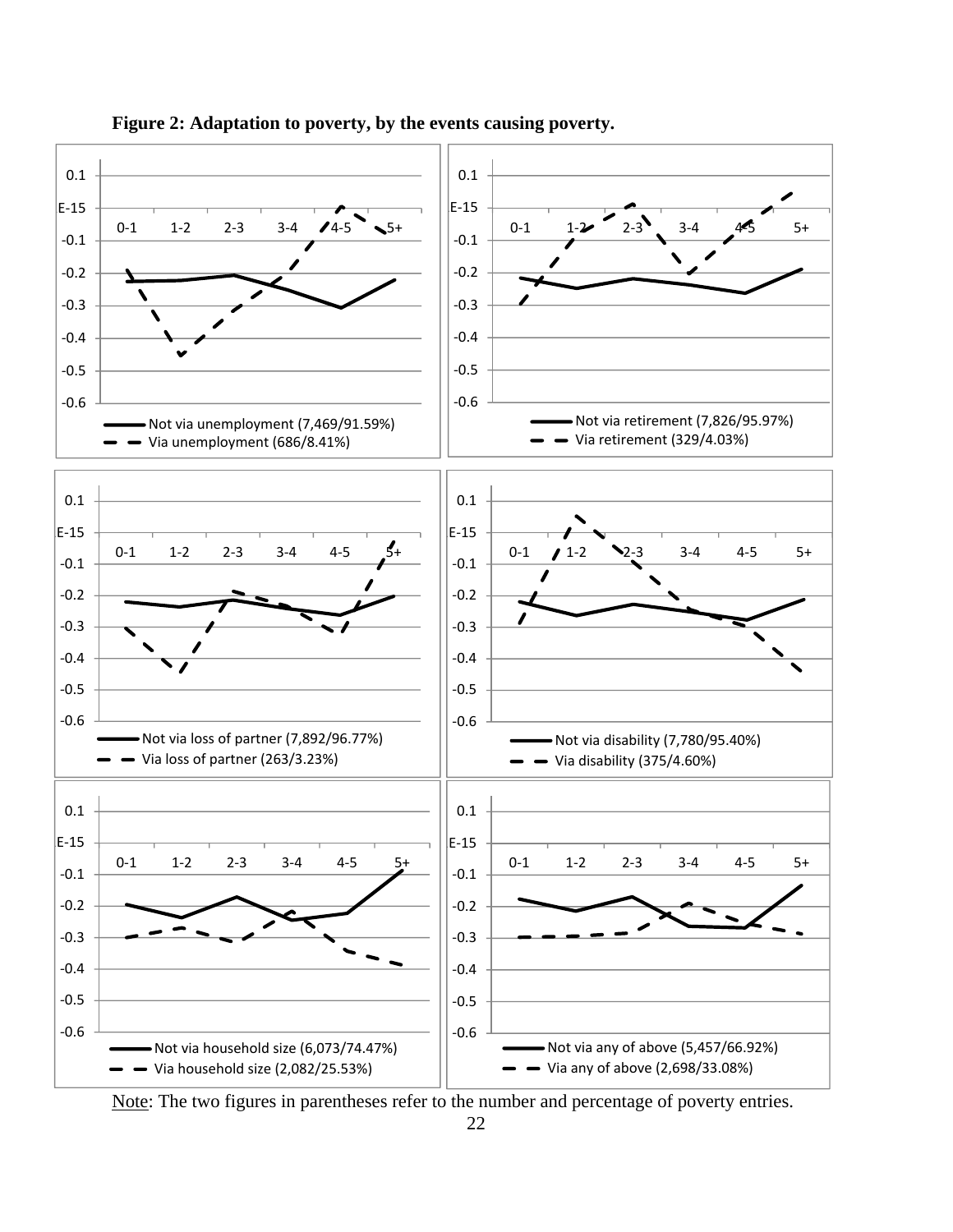| <b>Variable</b>                 | <b>Mean</b> | <b>Standard deviation</b> |
|---------------------------------|-------------|---------------------------|
| Life satisfaction $(0-10)$      | 6.997       | 1.812                     |
| Below poverty line $(d^0)$      | 0.118       | 0.322                     |
| Relative poverty gap $(d1)$     | 0.028       | 0.102                     |
| Employed                        | 0.592       | 0.491                     |
| Unemployed                      | 0.052       | 0.222                     |
| Retired                         | 0.160       | 0.367                     |
| Inactive                        | 0.195       | 0.396                     |
| Age: 16-20                      | 0.039       | 0.193                     |
| Age: 21-30                      | 0.163       | 0.370                     |
| Age: 31-40                      | 0.191       | 0.393                     |
| Age: 41-50                      | 0.197       | 0.398                     |
| Age: 51-60                      | 0.168       | 0.374                     |
| Age: 61-70                      | 0.137       | 0.344                     |
| Age: 71-80                      | 0.079       | 0.269                     |
| Age: $80+$                      | 0.026       | 0.160                     |
| Female                          | 0.482       | 0.500                     |
| Education $\langle$ high school | 0.231       | 0.422                     |
| Education $=$ high school       | 0.587       | 0.492                     |
| Education $>$ high school       | 0.181       | 0.385                     |
| No. children in Household       | 0.575       | 0.934                     |
| Married                         | 0.637       | 0.481                     |
| Single                          | 0.218       | 0.413                     |
| Widowed                         | 0.065       | 0.247                     |
| Divorced                        | 0.063       | 0.243                     |
| Separated                       | 0.016       | 0.127                     |
| East                            | 0.213       | 0.410                     |
| Number of observations          |             | 438,159                   |

Number of subjects 53,867

## **Table 1: Descriptive Statistics.**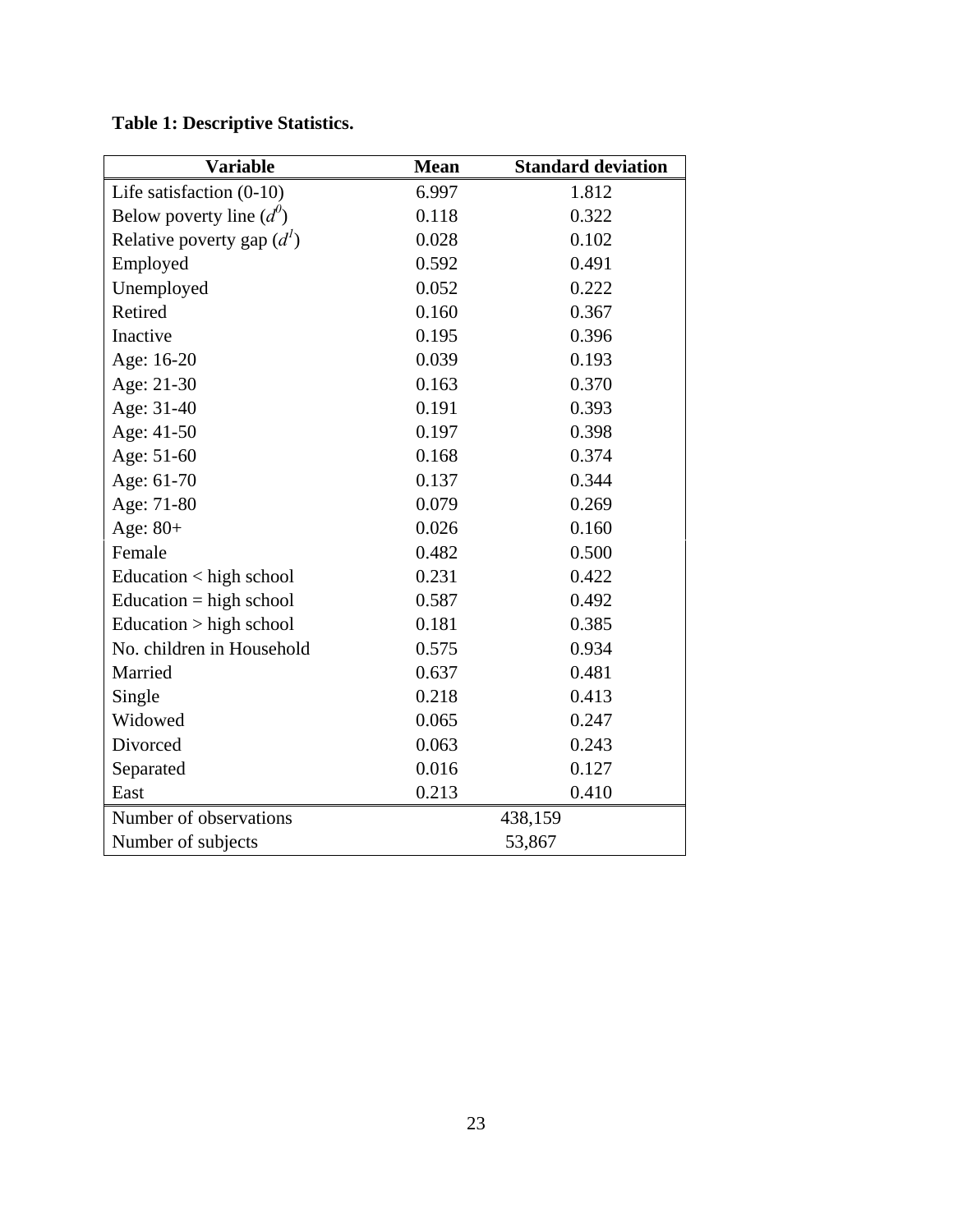|                      | <b>Whole Sample</b>      | Men                      | Women                 |
|----------------------|--------------------------|--------------------------|-----------------------|
| $d^0$                | $-0.138***$              | $-0.121***$              | $-0.153***$           |
|                      |                          | (0.020)                  | (0.017)               |
| $d^I$                | $\frac{(0.015)}{-0.429}$ | $-0.339***$              | $-0.486$ ***          |
|                      | (0.046)                  | (0.067)                  | (0.056)               |
| Unemployed           | $-0.683***$              | $-0.833***$              | $-0.532***$           |
|                      | (0.014)                  | (0.020)                  | (0.019)               |
| Retired              | $-0.113***$              | $-0.212***$              | $-0.032$ *            |
|                      | (0.014)                  | (0.019)                  | (0.019)               |
| Inactive             | $-0.121***$              | $-0.255***$              | $-0.033***$           |
|                      | (0.008)                  | (0.014)                  | (0.011)               |
| Age: 16-20           | $0.055$ **               | $0.204***$               | $-0.087$ **           |
|                      | (0.026)                  | (0.037)                  | (0.037)               |
| Age: 21-30           | $-0.029$                 | 0.029                    | $-0.083***$           |
|                      | (0.018)                  | (0.025)                  | (0.025)               |
| Age: 31-40           | $-0.012$                 | 0.020                    | $-0.041$ ***          |
|                      | (0.011)                  | (0.015)                  | (0.015)               |
| Age: 51-60           | $0.039***$               | 0.026                    | $0.051***$            |
|                      | (0.012)                  | (0.016)                  | (0.016)               |
| Age: 61-70           | $0.267***$               | $0.301***$               | $0.251***$            |
|                      | (0.019)                  | (0.026)                  | (0.026)               |
| Age: 71-80           | 0.122                    | $0.106*$                 | $0.146*$              |
|                      | (0.026)                  | (0.036)                  | (0.036)               |
| Age: 80-max          | $-0.236*$                | $-0.264***$              | $-0.202$ **           |
|                      | (0.038)                  | (0.054)                  | (0.051)               |
| $Educ = high school$ | 0.011                    | $-0.028$                 | 0.052                 |
|                      | (0.014)                  | (0.020)                  | (0.019)               |
| Educ > high school   | $0.105***$               | $0.057***$               | $0.136***$            |
|                      | (0.019)                  | (0.027)                  | (0.026)               |
| Single               | $-0.161***$              | $-0.131***$              | $-0.158***$           |
|                      | $\frac{(0.015)}{-0.231}$ | $\frac{(0.019)}{-0.253}$ | (0.020)               |
| Widowed              |                          |                          | $-0.211***$           |
|                      | (0.024)                  | (0.044)                  | (0.028)               |
| Divorced             | $-0.067***$              | $-0.101$ ***             | $-0.029$              |
|                      | (0.019)                  | (0.027)                  | (0.025)               |
| Separated            | $-0.367$ *               | $-0.486$                 | $-0.248$ <sup>*</sup> |
|                      | (0.025)                  | (0.036)                  | (0.034)               |
| <b>East Germany</b>  | $-0.281***$              | $-0.254***$              | $-0.301$ ***          |
|                      | (0.036)                  | (0.048)                  | (0.045)               |
| No. children in HH   | 0.008                    | $0.014^{**}$             | $-0.008$              |
|                      | (0.005)                  | (0.006)                  | (0.007)               |
| Constant             | $7.733***$               | 7.665                    | $7.769***$            |
|                      | (0.0289)                 | (0.0382)                 | (0.0362)              |
| $R^2$                | 0.03                     | 0.04                     | 0.03                  |
| $\boldsymbol{N}$     | 438,159                  | 211,096                  | 227,063               |

**Table 2: Life Satisfaction and Poverty Incidence and Intensity: Fixed Effects Regressions.**